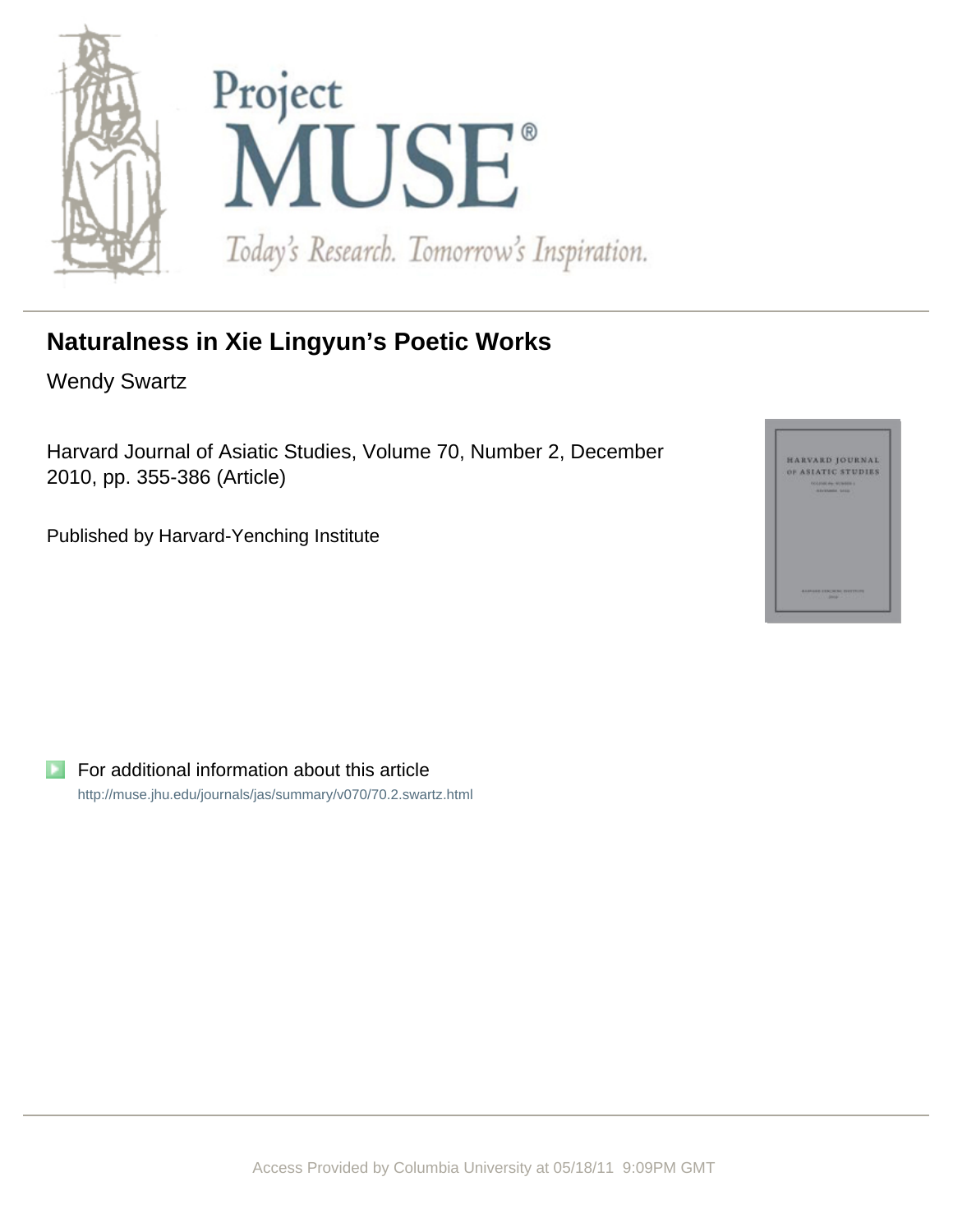# Naturalness in Xie Lingyun's Poetic Works

#### WENDY SWARTZ *Columbia University*

**B** EGINNING IN THE SONG DYNASTY (960–1279), prominent figures<br>began to use Xie Lingyun 謝靈運 (385–433) as a foil in their evalu-<br>stions of his contemporary Too Vanning 陶淵明 (0662, 407). In his ations of his contemporary Tao Yuanming 陶淵明  $(365<sup>2</sup>–427)$ . In his *Canglang shihua* 滄浪詩話 (Canglang's remarks on poetry), Yan Yu 嚴  $\mathbb{R}$  (fl. 1180–1235) insisted that "Xie cannot match Tao because [Xie] Kangle's poetry is refined and crafted, whereas Yuanming's is plain and natural" 謝所以不及陶者, 康樂之詩精工, 淵明之詩質而自然耳.1 Many later scholars accepted this distinction and ranking, though they may have used different terms. Qiao Yi 喬億 (b. 1692), for example, remarked that "if one understands that the ability to be direct is superior to the ability to polish, then one will understand that Xie is not as good as Tao" 知能率高於能鍊, 則知謝不如陶.2 Even the few scholars in late imperial China who perceived naturalness in Xie Lingyun's poetry saw it as a contrived effect, achieved only after some work. Shen

I would like to thank the audiences from whom I received helpful feedback during my presentations of certain portions of this paper. I am especially grateful to David Knechtges, Pauline Yu, Ronald Egan, Robert Hymes, David Schaberg, David Bello, and the two anonymous readers for their insightful comments, which have enriched my work.<br><sup>1</sup> *Canglang shihua jiaoshi* 滄浪詩話校釋, ed. Guo Shaoyu 郭紹虞 (Beijing: Renmin

wenxue chubanshe, 1998), p. 151.

<sup>2</sup> Qiao Yi, *Jianxi shuoshi* 劍谿說詩, in Guo Shaoyu, ed., *Qing shihua xubian* 清詩話續 編 (Shanghai: Shanghai guji chubanshe, 1983), 1:1097.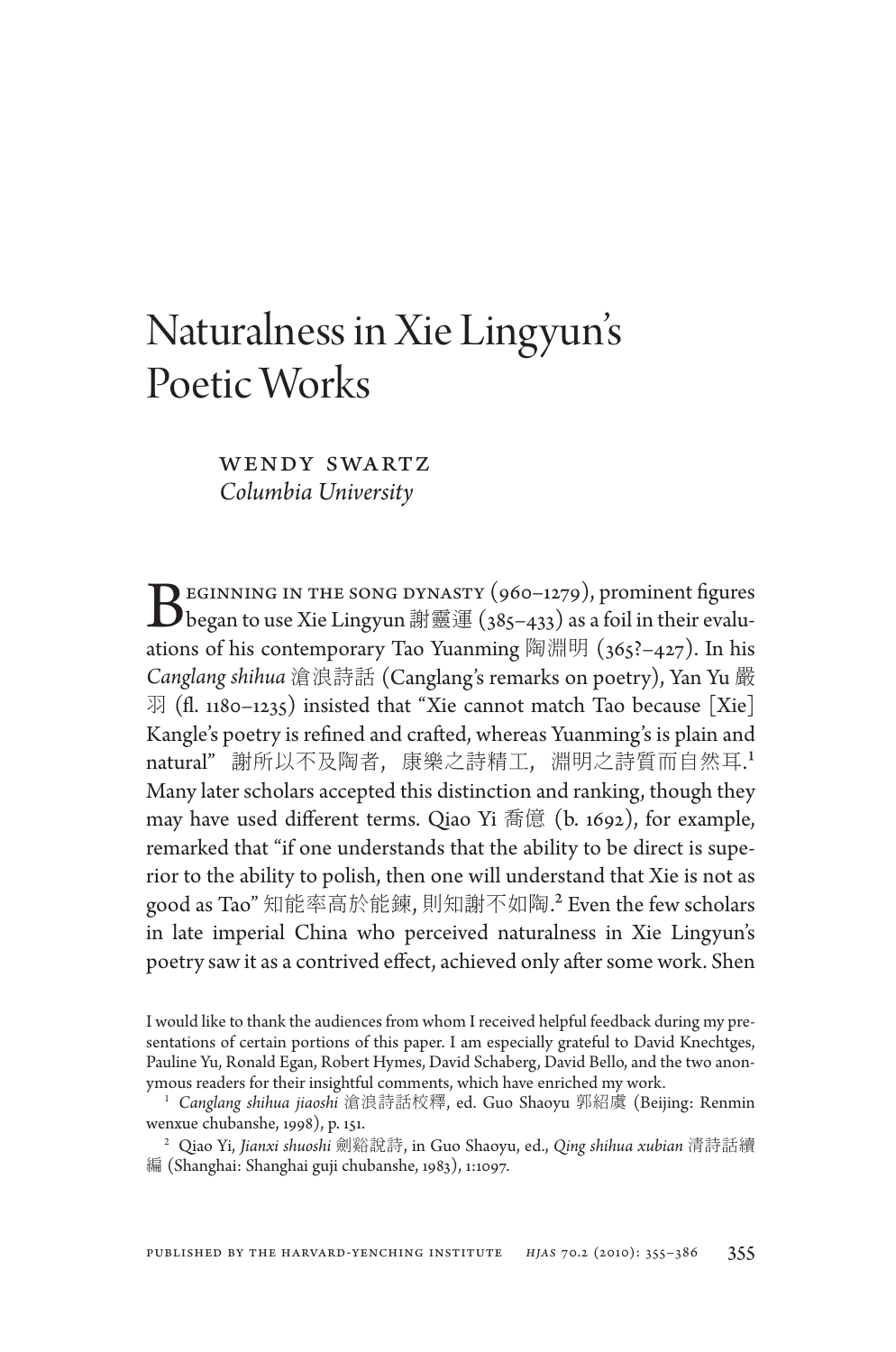Deqian 沈德潛 (1673–1769) argued that "Tao's poetry is immediately natural; it cannot be matched for its genuineness and sincerity. Xie's poetry is well planned but comes around to naturalness; it cannot be matched for its novelty and uncommonness. Tao's poetry is superior to that of others in that it has no preconceived arrangement; Xie's poetry is superior precisely because of its arrangement."<sup>3</sup>

Even today, some scholars persist in opposing Xie to Tao. For them the latter epitomizes literary naturalness (*ziran* 自然), although they are, of course, aware that both have been characterized as *ziran* by critics of various periods. In this regard, they often cite a passage in the biography of Yan Yanzhi 顏延之 (384–456) in the *Nan shi* 南史, in which it is told that, when Yan asked Bao Zhao 鮑照 (ca. 414–466) how his own poetry compared with Xie Lingyun's, Bao Zhao replied: "Xie's pentasyllabic verse is like a lotus that has just bloomed, natural and adorable; your poetry, sir, is like a fine display of brocade and embroidery, which fills the eyes with traces of contrivance" 謝五言如 初發芙蓉, 自然可愛. 君詩若鋪錦列繡, 亦雕繢滿眼.4 Modern scholars have generally dealt in an essentializing manner with the characterization of the different poetic styles of Xie and Tao as *ziran*: they argue that Song readers were the first to identify this stylistic trait in Tao Yuanming's works, whereas critics in the Six Dynasties (220-589) had misperceived this characteristic in Xie Lingyun's poetry or, at best, had meant it in a relative sense (as compared, for instance, to the greater degree of embellishment in Yan Yanzhi's writings).<sup>5</sup>

<sup>3</sup> Shen Deqian, *Shuoshi zuiyu* 說詩晬語, in *Qing shihua* 清詩話 (Shanghai: Shanghai guji chubanshe, 1999), p. 532. The original reads: 陶詩合下自然, 不可及處, 在真在厚. 謝詩經營而反於自然, 不可及處, 在新在俊. 陶詩勝人在不排; 謝詩勝人正在排. In the passage preceding this, Shen Deqian discusses how Xie Lingyun "gradually approaches literary naturalness" (*jian jin ziran* 漸近自然) through subtle craft. Bai Zhenkui 白振奎 also understands *fan* 反 in the sense of "to return," rather than "to oppose," in his *Tao Yuanming Xie Lingyun shige bijiao yanjiu* 陶淵明謝靈運詩歌比較研究 (Shanghai: Shanghai cishu chubanshe, 2006), p. 131.

<sup>4</sup> 李延壽 (seventh century), *Nan shi* (Beijing: Zhonghua shuju, 1975), 34.881.

<sup>5</sup> See, for example, Xu Gongchi 徐公持, *Wei Jin wenxueshi* 魏晉文學史 (Beijing: Renmin wenxue chubanshe, 1999), pp. 617–18; Yuan Xingpei 袁行霈, *Tao Yuanming yanjiu* 陶 淵明研究 (Beijing: Beijing daxue chubanshe, 1997), p. 165; Cao Daoheng 曹道衡 and Shen Yucheng 沈玉成, *Nanbeichao wenxueshi* 南北朝文學史 (Beijing: Renmin wenxue chubanshe, 1991), pp. 55–56; Shen Zhenqi 沈振奇, *Tao Xie shi zhi bijiao* 陶謝詩之比較 (Taipei: Taiwan xuesheng shuju, 1986), p. 127. More recently, Bai Zhenkui, developing Shen Deqian's reading, has argued that Xie Lingyun's poetry "comes around to naturalness" (*fan yu ziran* 返於自然) after undergoing literary craft and polish. Bai's use of *ziran*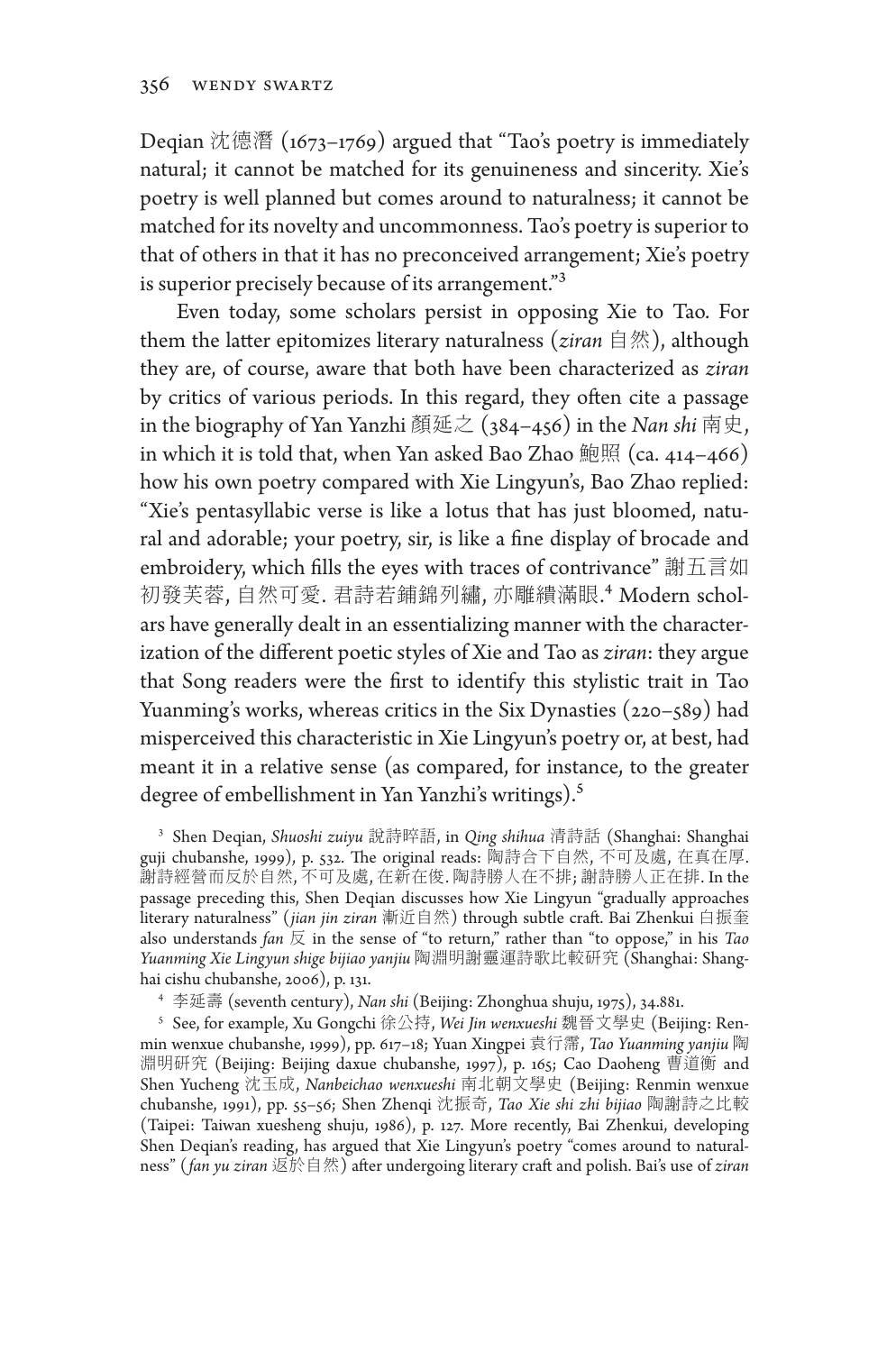In light of these recent efforts to divest Xie of his old attribute of *ziran*, the view from Gu Shaobo 顧紹柏, the editor of the nowstandard modern edition of Xie's collected works, becomes especially worth revisiting. Taking inspiration from the Ming critic Wang Shizhen 王世貞 (1526–1590), Gu argued that Xie achieved naturalness in poetry through artful craft.<sup>6</sup> Gu generally challenged accepted views: by re-assessing well-worn judgments on issues ranging from the reasons behind Xie's lack of official success and the validity of his supposed reclusion to the interpretation of his poetic craft, he produced new readings that animated the modern discourse on the poet.<sup>7</sup> Several points in Gu's reading of Xie's poetics demand special attention. First, his evaluation of the attribute of naturalness in Xie's poetry is based on his assumption that the term *ziran* is stable. Like the modern readers who find Xie's poetry to be unnatural, Gu seems not to have considered the possibility that *ziran* might have meant different things at different times; what could be more self-evident in meaning than "naturalness"? However, once we historicize the separate attributions of *ziran* to Xie and Tao, we find significant shifts in the signification of *ziran* from the Six Dynasties to the Song.8 Secondly, the flaws that Gu perceived in Xie's works show that he failed to see Xie's poetic decisions in context. For Gu, Xie's habit of appending philosophical meditations to the end of his poems renders them somewhat less natural than Tao's, even though the latter also had a predilection for "mysterious principles" (*xuan li* 玄理). In Gu's view, moreover, the insertion of phrases from the classics and philosophies has "affected the natural flow of Xie's poems."9

emphasizes mimesis of nature: through linguistic craft, "Xie the Lodger endeavored to copy nature's original look and convey the limitless energy of the natural world." Bai, however, adopts the mainstream view that, in the Six Dynasties, the characterization of Xie Lingyun's poetry as *ziran* needs to be understood as a relative assessment: in comparison with Yan Yanzhi's embellished poetry, Xie Lingyun's poetry "appears natural and heavenly wrought"; compared with Tao's poetry, "Xie's poetry of course appears refined and crafted." See *Tao Yuanming Xie Lingyun shige bijiao yanjiu*, pp. 131, 134, 137.

<sup>6</sup> Gu Shaobo, *Xie Lingyun ji jiaozhu* 謝靈運集校注 (Zhengzhou: Zhongzhou guji chubanshe, 1987), p. 22.

<sup>7</sup> Gu Shaobo, *Xie Lingyun ji jiaozhu*, pp. 1–44.

<sup>8</sup> See my discussion of the Song conception of *ziran* and its application to Tao Yuanming in *Reading Tao Yuanming: Shifting Paradigms of Historical Reception* (427–1900) (Cambridge: Harvard University Asia Center, 2008), pp. 204–10.

<sup>9</sup> Gu Shaobo, *Xie Lingyun ji jiaozhu*, p. 27.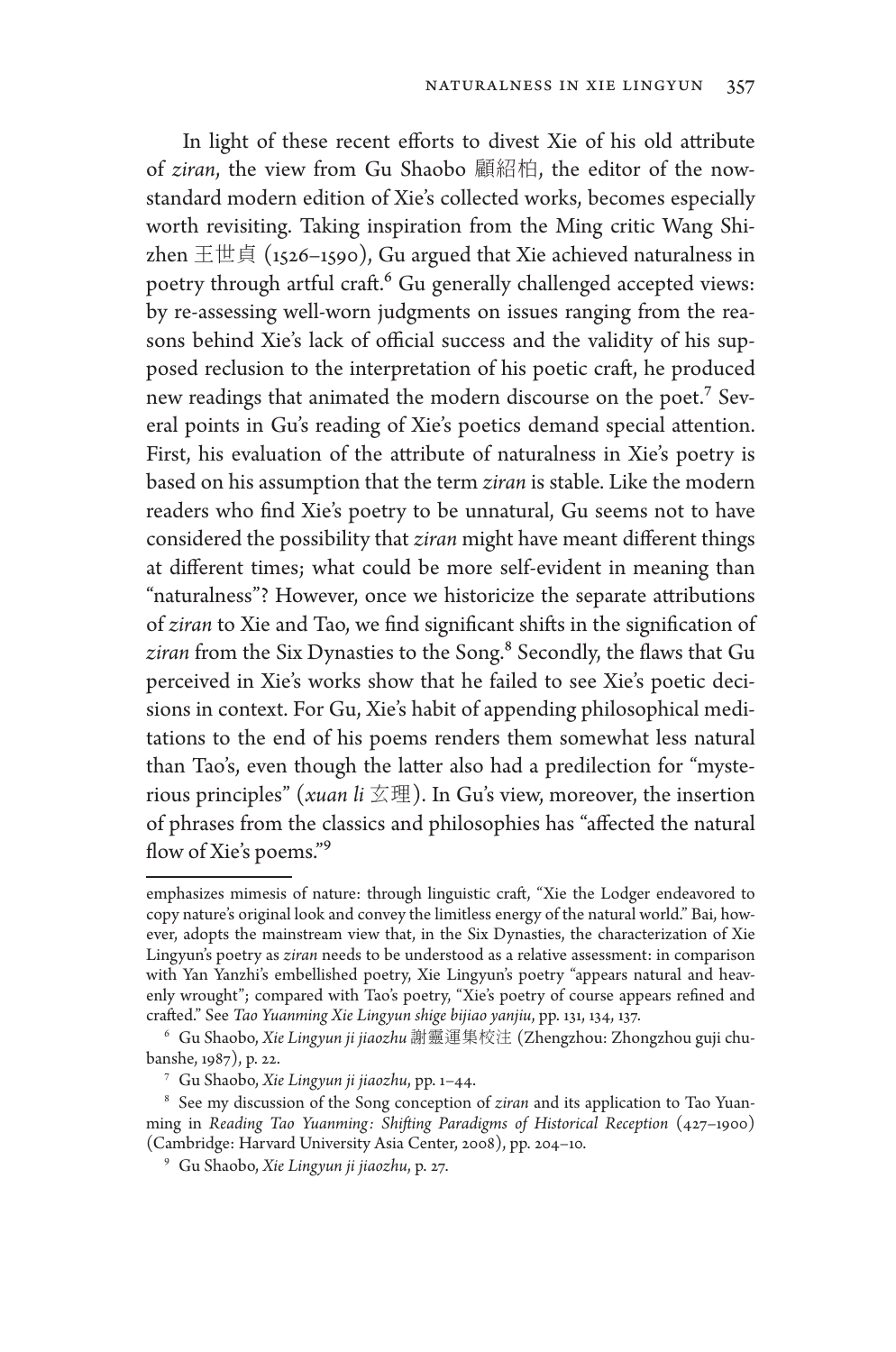This article aims to analyze the critiques against Xie Lingyun's poetic works. In the first section, I examine the descriptive term *ziran* as it was applied to Xie Lingyun by Southern Dynasties critics and argue that, as the signification of the term changed over time, Xie Lingyun was perceived by some critics as the antonym of Tao Yuanming, who came to exemplify a new notion of *ziran* in the Song. Although the concept of *ziran* was far from stable in traditional literary criticism and was often qualified by the terms with which it was paired, it was nonetheless consistently seen as distinct from the ideal of earnest selfexpression. Certain poets, such as Tao Yuanming and Du Fu, may have been equally regarded as models of earnestness by critics in the Song and later periods, yet readers generally would not characterize Du Fu's poetry as *ziran*. Similarly, critics who perceived Xie Lingyun's poetry as natural did not simultaneously hail it as an example of lyrical sincerity. I will argue that Xie Lingyun's poetry as a whole exemplifies a form of literary naturalness, as manifested in the historical context of the late Six Dynasties.

Next, I will examine how Xie's landscape works were informed by his reading of the *Yijing* 易經 (Classic of changes), an important aspect that deserves more scholarly attention. Xie Lingyun's poetic works not only were "natural" according to the standards and expectations of his time but also followed a certain natural order: his representation of the natural landscape was significantly mediated by passages from the *Yijing*. Just as the *Yijing* represented a hermeneutical system of ordering the world that bridges heaven, nature, and man, Xie Lingyun represented the world he saw and ordered his poetic works by drawing upon *Yijing* quotations. Moreover, it is in light of *Yijing* hermeneutics that one best understands the structural pattern for which readers have criticized many of his *shi* poems: Xie's practice of appending philosophical meditation to descriptions accords with the *Yijing* prescription that words be attached to images to elucidate fully the significance of the image. When Xie's *shi*-poems are seen in this context, the arrangement of the poems' various parts might appear as a natural progression. The second half of my essay thus focuses on the organization of Xie's poetic works, including his monumental "Shanju fu" 山居賦 (Exposition on dwelling in the mountains), to address the compositional role of quotations from the *Yijing*. The pronounced appearance of quotations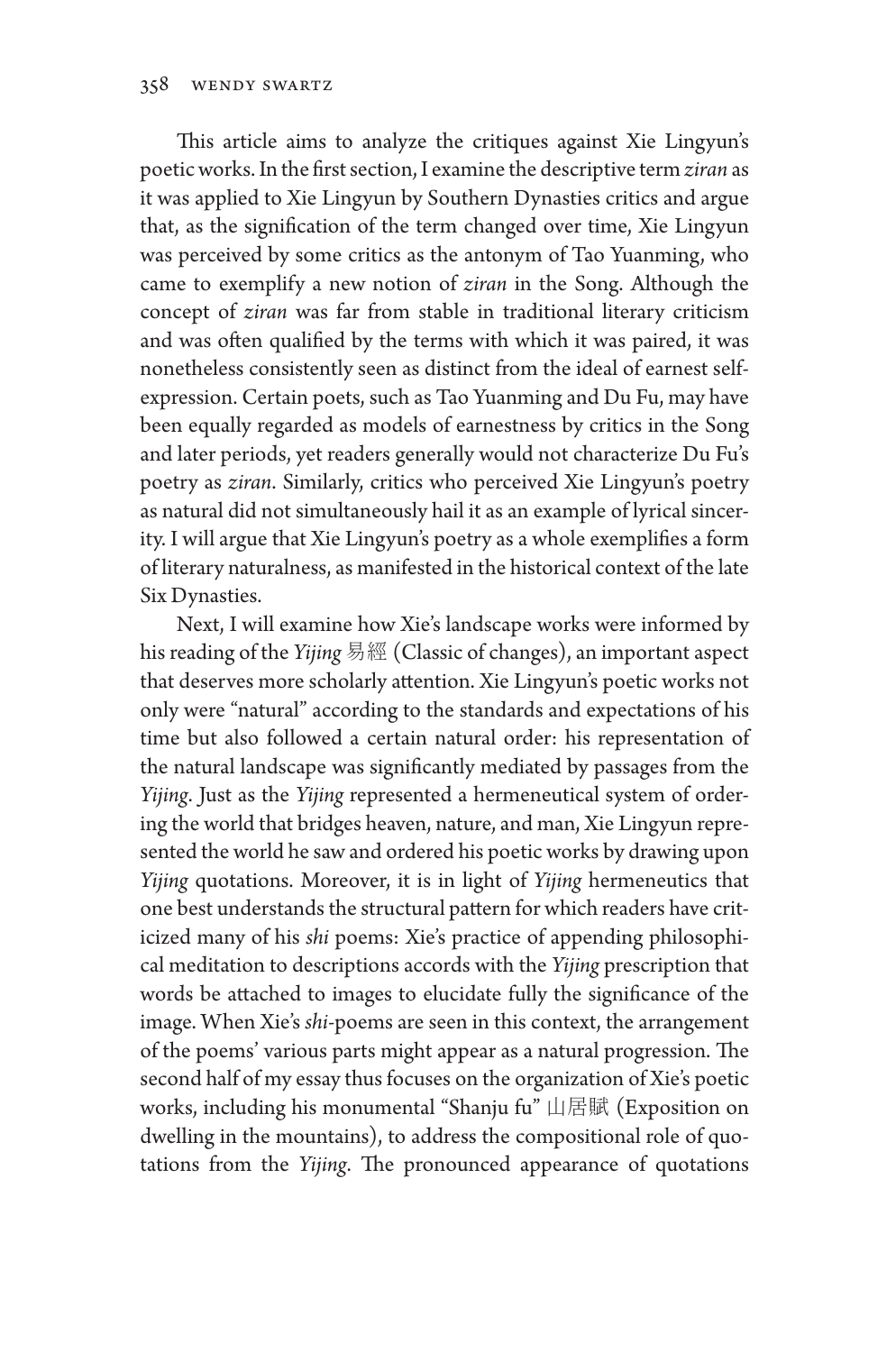from the classic in his early landscape works, I would suggest, illuminates his overall poetics.

#### The Natural Art of Xie Lingyun

Xie Lingyun was widely imitated in the Southern Dynasties (420–589) as an exemplar of literary refinement. Since there is no evidence that Bao Zhao differed from received opinion, his characterization of Xie's poetry suggests that literary naturalness and artifice were not regarded as incompatible, so long as the latter did not turn into garishness. Xiao Gang 蕭綱 (503–551), perhaps the most important literary patron and opinion maker in the Liang dynasty, goes so far as to see naturalness and artifice as complementary in Xie Lingyun. In his "Yu Xiangdong Wang shu" 與湘東王書 (Letter to the Prince of Xiangdong), addressed to his younger brother Xiao Yi 蕭繹 (508–555), Xiao Gang explains what makes Xie Lingyun inimitable:

Xie the Lodger spewed forth words as if they had been plucked from heaven, arising from naturalness (*ziran* 自然). At times he lacked restraint, and these are his dregs. . . . Thus, when imitating Xie's poetry, one fails to achieve its essential beauty, and gets only its prolixity. . . . Xie is thus artful  $(qiao \mathcal{F}_1)$  but cannot be used [as a model for imitation].<sup>10</sup>

To understand the notion of "artfulness" (*qiao* 巧) in this passage, we turn to the concept of "verisimilitude" (*xingsi* 形似), which writers often linked to *qiao* during the Southern Dynasties as either a synonym or a qualifier to express a distinct relation between the two terms.11 In *Shipin* 詩品 (Grading poets), Zhong Rong 鍾嶸 (ca. 469– 518) praised Xie Lingyun for his ability to capture vividly in artistic terms the appearance of natural scenes and objects, stating that Xie

<sup>10</sup> Collected in *Quan Liang wen* 全梁文, in *Quan Shanggu Sandai Qin Han Sanguo Liuchao wen* 全上古三代秦漢三國六朝文 (Beijing: Zhonghua shuju, 1958), 11.3011a. 11 For a lengthier discussion of the well-known usages of the terms *qiao*, *xingsi*, and

*qiaosi* by Six Dynasties writers, such as Shen Yue, Zhong Rong, and Liu Xie, see Kang-i Sun Chang, "Description of Landscape in Early Six Dynasties Poetry," in Shuen-fu Lin and Stephen Owen, eds., *The Vitality of the Lyric Voice:* Shih *Poetry from the Late Han to the T'ang* (Princeton: Princeton University Press, 1986), pp. 105–29. See also the chapter "Hsieh Ling-yün: A New Descriptive Mode," in her *Six Dynasties Poetry* (Princeton: Princeton University Press, 1986), pp. 67–78.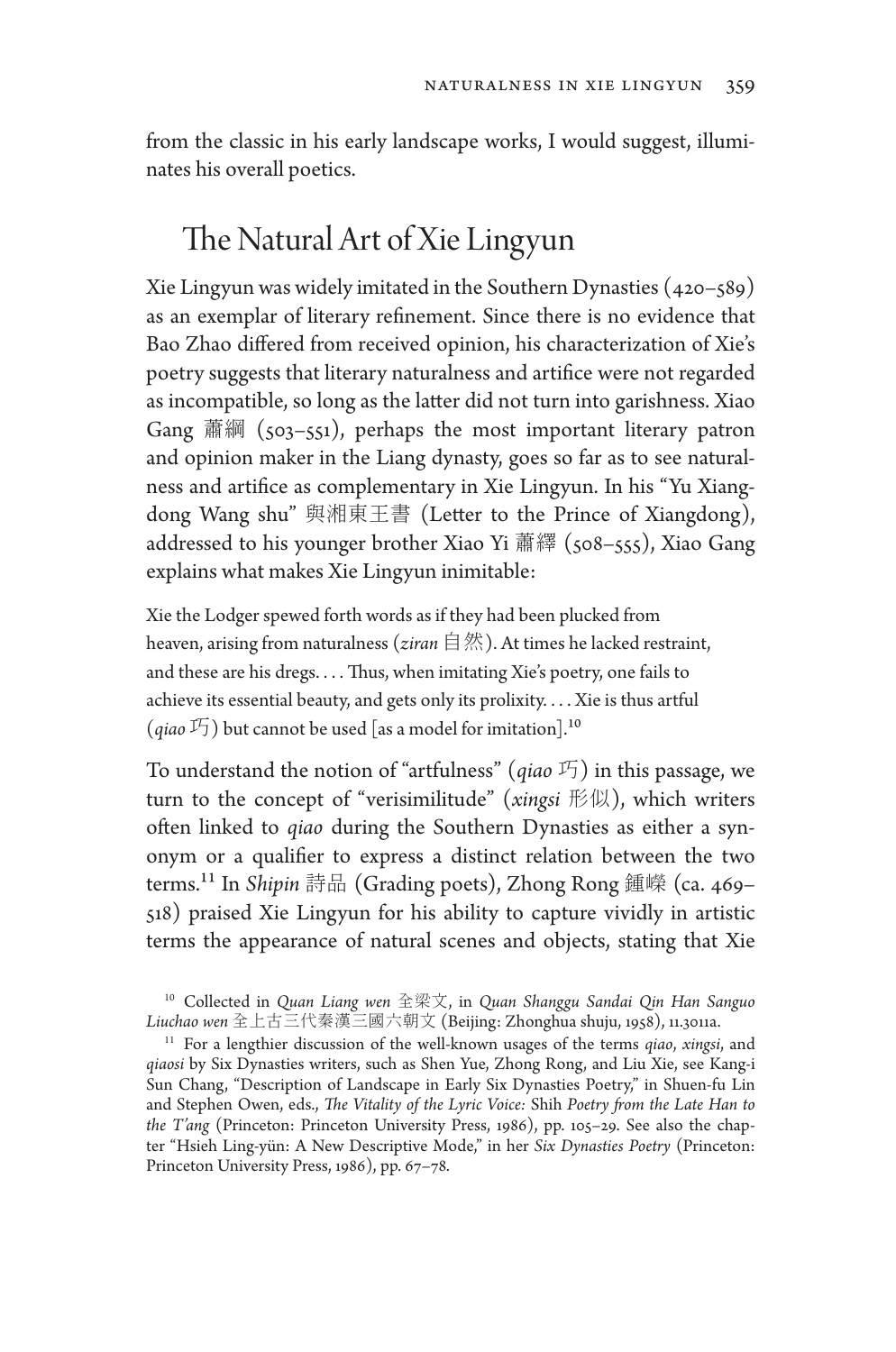"championed artful verisimilitude" (*shang qiaosi* 尚巧似).12 Zhong Rong also identified this attribute in Zhang Xie  $\mathbb{R}$   $\sharp\sharp$   $\sharp$  (d. 307), whom he perceived as one of Xie's models; Zhang's works display "artfully wrought verisimilar language" (*qiaogou xingsi zhi yan* 巧構形似之言). Shen Yue 沈約 (441–513), in a brief survey of literary history at the end of his "Biography of Xie Lingyun," extolled Sima Xiangru's 司馬相如 (179–117 B.C.E.) "artfulness in creating verisimilar language" (*qiao wei xingsi zhi yan* 巧為形似之言).13

Liu Xie 劉勰 (ca. 465–ca. 522) gave the fullest elaboration to the relation between artfulness and verisimilitude in his account of contemporary literary trends in *Wenxin diaolong* 文心雕龍 (The literary mind and the carving of dragons):

In recent times, verisimilitude (*xingsi*) is prized in literature. [Writers] examine the condition of atmosphere and scene; and scrutinize the appearance of grass and tree. In what emerges from their chanting [of poetry], the intent expressed must be profound and far-reaching. To give just the right form to things, the effect is achieved by a close adherence to [the things themselves]. Thus, artful language (*qiao yan* 巧言) clings closely to the appearance [of things], like pressing a seal upon wet ink, without further carving or paring, it fully delineates details as fine as minute grass. Therefore, by looking at the language, we can see the appearance [of things]; and, through each word, we can know the moment.<sup>14</sup>

According to Liu Xie, artfulness was the instrument by which a writer could convey the appearance of things. Most remarkably, artful language was not represented as the result of poetic labor, but rather as something that was already, and spontaneously, at work. Just as a seal directly stamps an exact imprint, artful language duplicates natural forms in its immediate expression, capturing all of their minutest details without any need for further refinement.

<sup>12</sup> Zhong Rong, *Shipin jizhu* 詩品集注, ed. Cao Xu 曹旭 (Shanghai: Shanghai guji chubanshe, 1994), p. 160.

<sup>13</sup> *Song shu* 宋書 (Beijing: Zhonghua shuju, 1974), 67.1778.

<sup>14</sup> Liu Xie, *Wenxin diaolong zhushi* 文心雕龍注釋, ed. Zhou Zhenfu 周振甫 (Beijing: Renmin wenxue chubanshe, 1998), p. 494. For other translations of this passage, see Stephen Owen, *Readings in Chinese Literary Thought* (Cambridge: Council on East Asian Studies, Harvard University, 1992), p. 282; Kang-i Sun Chang, "Description of Landscape in Early Six Dynasties Poetry," pp. 105–29; Vincent Shih, *The Literary Mind and the Carving of Dragons: A Study of Thought and Pattern in Chinese Literature* (New York: Columbia University Press, 1959), p. 248.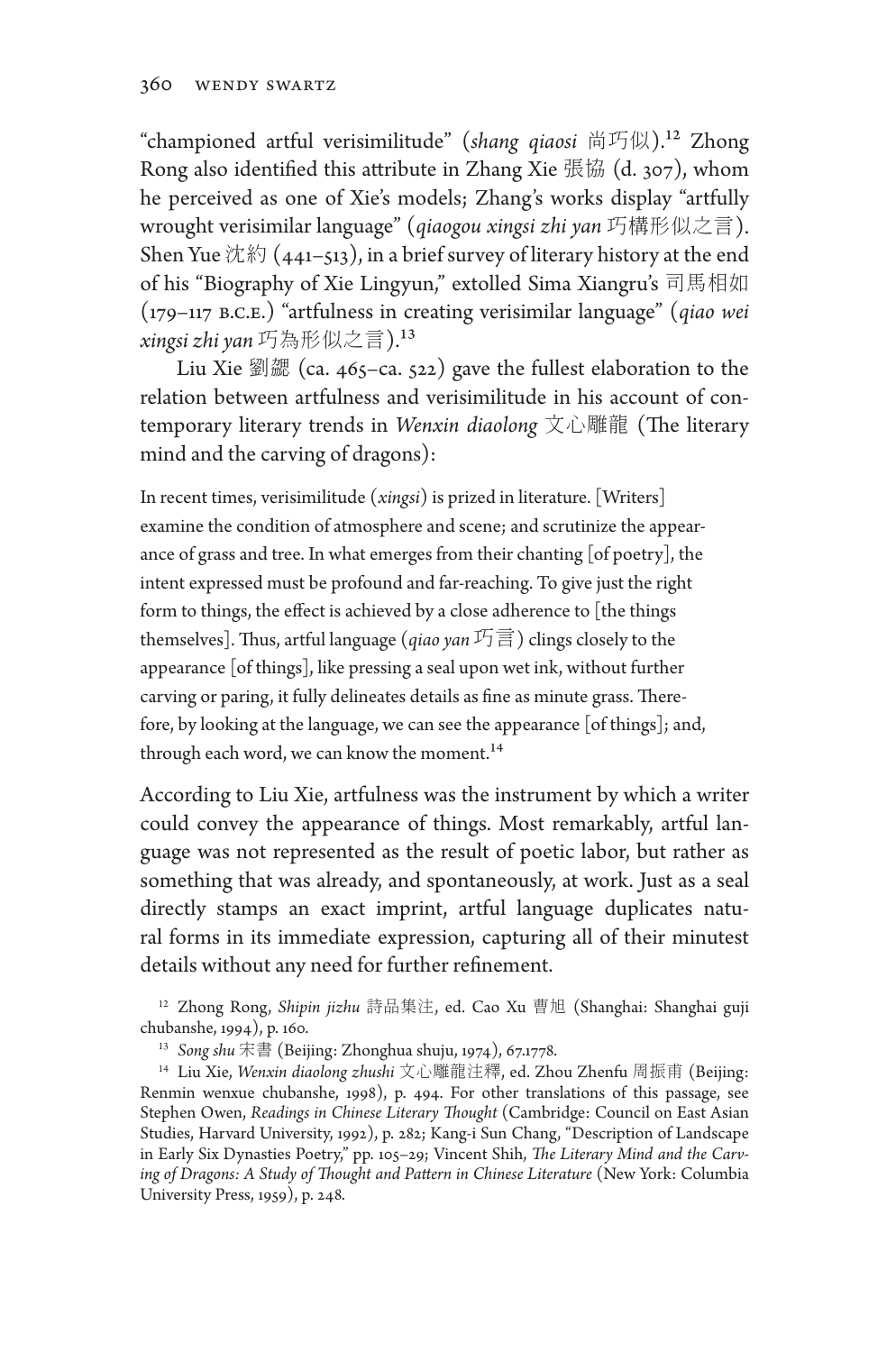Aside from using precise language to represent details visually, Xie Lingyun experimented with a range of literary tools for the mimetic representation of natural forms, such as alternating descriptions of mountain and water in order to impress upon his audience the densely layered composition of the natural landscape. His use of auditory effects, such as rhyming or alliterative binomes, creates a sense of variation within continuity. Consider, for example, the use of the alliterative compounds *jing ji* 驚急 (keing<sub>3a</sub> kep<sub>3b</sub>) and *cen cuo* 參錯 (tshrem<sub>3</sub>) tshak<sub>1</sub>) in these lines from "Fuchun zhu" 富春渚 (Fuchun islets):

| 溯流觸驚急 | Going up-stream we went against the violent                   |
|-------|---------------------------------------------------------------|
|       | current,                                                      |
| 臨圻阻參錯 | Approaching the shore, we were hindered by rocky<br>shallows. |
|       |                                                               |

Likewise, examine the rhyming binomes *dan lian* 澹瀲 (damH<sub>1b</sub>) lamH<sub>3b</sub>) and *tuan luan* 團欒 (dwan<sub>1</sub> lwan<sub>1</sub>) in "Deng Yongjia Lüzhang shan" 登永嘉綠嶂山 (Climbing Mount Green Crag in Yongjia):15

|       | 澹瀲結寒姿 Gentle ripples congealed in wintry beauty, |
|-------|--------------------------------------------------|
| 團欒潤霜質 | Bamboos glistened in frosted strength.           |

These rhyming binomes convey an auditory impression of texture in the appearance of the rippling water and glossy bamboo.<sup>16</sup>

Although Xiao Gang did not elaborate on the relation between naturalness and artifice in his letter to the Prince of Xiangdong, he nevertheless added a suggestion of divine inspiration to qualify his description of naturalness in Xie's poetry: Xie's descriptions came out naturally or spontaneously ("words spewed forth"), as if "plucked from heaven." Even as Xiao Gang warned his contemporaries against imitating Xie Lingyun because of both his naturalness and artfulness, he tried equally hard to steer them away from Pei Ziye 裴子野 (469–

<sup>&</sup>lt;sup>15</sup> I have used David Branner's phonological reconstruction of these binomes. Branner, electronic correspondence, 4 April 2010.

<sup>&</sup>lt;sup>16</sup> In her essay, "Description of Landscape in Early Six Dynasties Poetry," Kang-i Sun Chang discusses "descriptive similitude" (*xingsi*) in Xie Lingyun's poetry in terms mainly of poetic parallelism, while drawing attention to his use of the verse eye and reduplicative binomes (pp. 105–29). My examples suggest that also playing an important role in Xie's art of verisimilitude are his rhyming and alliterative binomes, which have the effect of transporting the listener from the verbal to a physical plane where linguistic texture conveys the materiality of the objects described.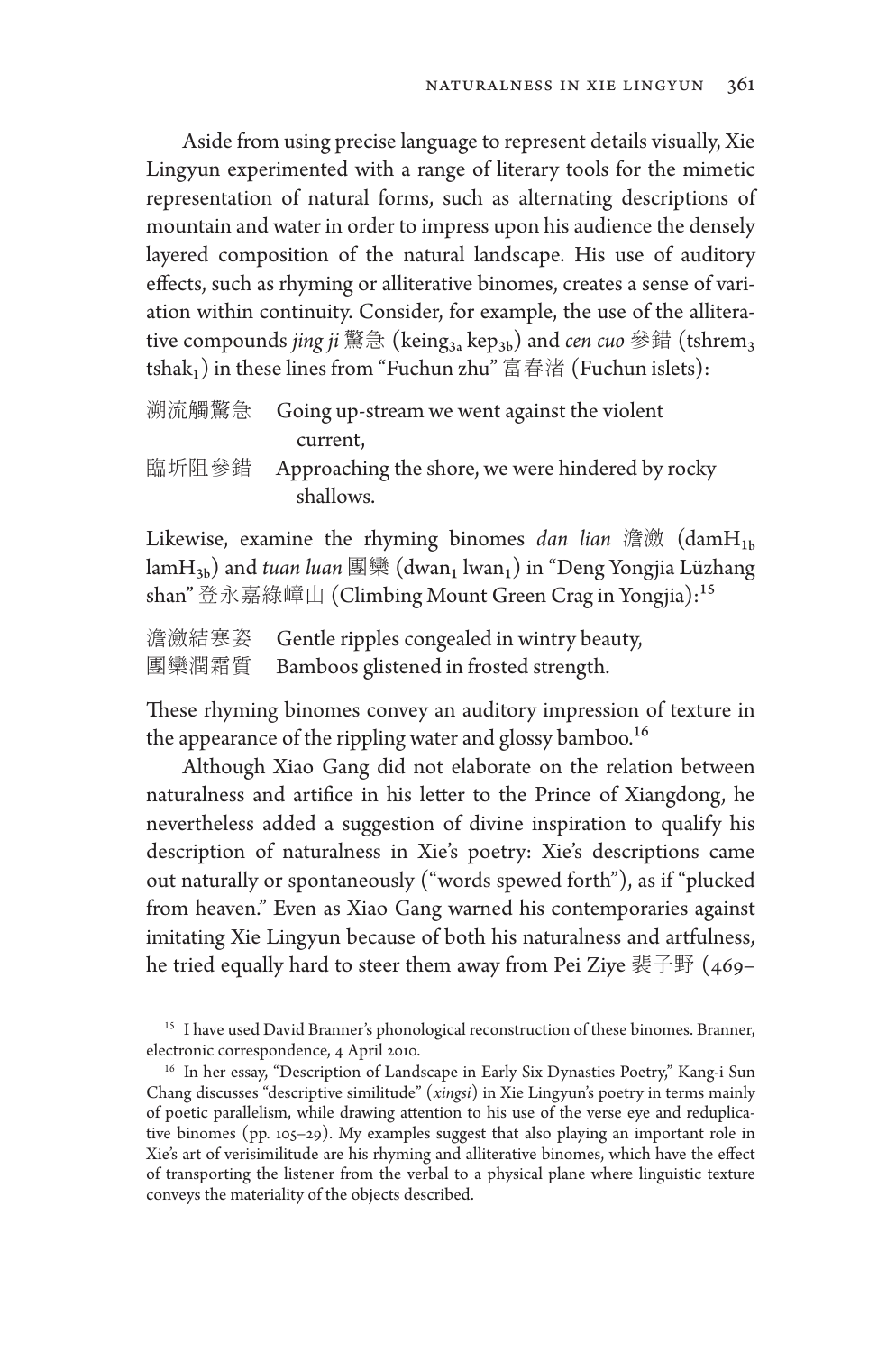530), another popular literary model at the time, because of the latter's plain, unadorned style (*zhi* 質). Most remarkably, in Xiao Gang's lexicon, *ziran* is allied with the concept of *qiao* that is exemplified by Xie Lingyun, but not with the concept of *zhi* illustrated by Pei Ziye. Over six hundred years later, Yan Yu completely reversed the alliance by pairing *ziran* with *zhi* in his characterization of Tao's poetry, in contrast to Xie's works, which he considered inferior because they were "artful." Yan's new pairing suggests that the conception of *ziran* had dramatically changed between the late Six Dynasties and the Song period. Seen in historical context, the Song evaluation can no longer be taken for granted either as the natural norm or as an absolute value.

Xiao Gang's assessment of Xie Lingyun's poetic strengths (naturalness and artfulness) and weaknesses (lack of restraint and verbosity) distinctly recalls the entry on his poetry in Zhong Rong's *Shipin*:

It originates from [Prince] Si of Chen [Cao Zhi 曹植 (192–232)] and shows a mix of Jingyang's [Zhang Xie] style. It champions verisimilitude, but its lack of restraint exceeds its predecessor [Zhang Xie] and it is rather burdened by prolixity. Rong says: This person possesses immense learning and extensive talent, and whatever met his eyes turned into writing; internally there is no deficiency of thought and externally no objects are left undescribed. His abundant richness, then, is only appropriate.

其源出於陳思, 雜有景陽之體. 故尚巧似, 而逸蕩過之. 頗以繁蕪 為累. 嶸謂: 若人學多才博, 寓目輒書, 內無乏思, 外無遺物, 其繁 富, 宜哉!17

In his comment on Xie Lingyun's uncontrolled and prolix style, Zhong Rong may have been summarizing the verdict of Liu Hui 劉繪 (*zi* Shizhang 士章, 458–502), who is credited in the first preface to *Shipin* with uttering the critical judgments that Zhong put into writing. These comments probably represented the general critical consensus,<sup>18</sup> but are followed by Zhong Rong's own opinion ("Rong says").

<sup>&</sup>lt;sup>17</sup> Zhong Rong, *Shipin jizhu*, pp. 160-61. For a translation of the entries in the top and middle grades, see John Timothy Wixted, "A Translation of the *Classification of Poets* (Shih-p'in) by Chung Hung" (Ph.D. diss., University of Oxford, 1976), pp. 462–91.

<sup>&</sup>lt;sup>18</sup> *Nanshi* records a piece of cautionary advice from Emperor Gao 高 (r. 479-482) of Southern Qi to his son Xiao Ye 蕭曅, who had presented him with a quatrain modeled on Xie Lingyun: "[The Duke of] Kangle is unrestrained; in his compositions, one cannot distinguish a beginning or an end" 康樂放蕩, 作體不辨有首尾. *Nanshi*, 35.624.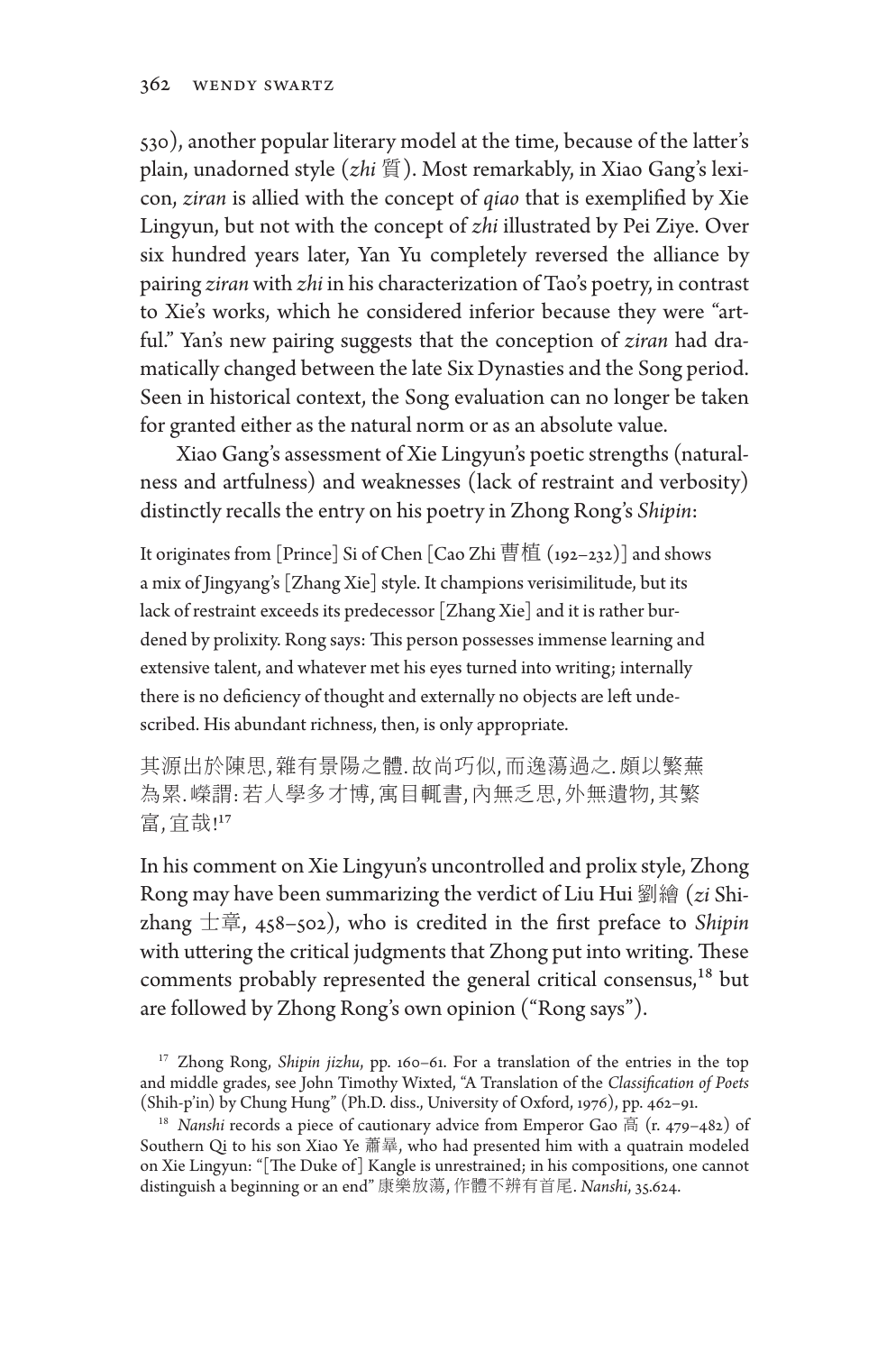Zhong Rong's argument offers a context in which Xie's "prolixity" (*fanwu* 繁蕪) or "abundant richness" (*fanfu* 繁富)—depending on how one looks at it—becomes the logical result of his approach to poetry. Zhong Rong weaves two distinct strands of thought into his argument: his admiration for Xie's erudition and thought, and his assessment of Xie's description of natural scenes and objects. The statement "whatever met his eyes turned into writing" is high praise, especially in light of Zhong's deep concern that contemporary poetic practice had become excessively reliant on drawing references from classics and histories.19 Zhong advocated instead immediacy in poetry, without the interference of references and rooted in the "direct pursuit [of things]" (zhixun 直尋).<sup>20</sup> Therein, he noted, lay the way to literary naturalness. In his second preface, Zhong lamented that in recent compositions "the lines have no empty phrases and the phrases have no empty characters. They are bunched up and patched together; the damage done to literature is great indeed. It is just that the excellent purpose of naturalness (*ziran*) is rarely encountered in anyone [nowadays]."21 In an earlier passage in the preface, Zhong Rong cited one of Xie Lingyun's lines ("The bright moon shines on layered snow" 明月照積雪) as an example of the "most superior phrases past and present," most of which are "neither patched nor borrowed" but "come from the direct pursuit [of things]."22 If, according to Zhong, Xie Lingyun immediately versified whatever scenes he encountered, then it is a matter of course that he should have "left out no object" in his poetic survey of the landscape. These complementary aspects of descriptive profusion and representational comprehensiveness manifest themselves in Xie's accounts of the various features of the mountains and rivers he visited, which are often so exhaustive as to approach the spirit of  $\mu$ -writing.<sup>23</sup>

- <sup>19</sup> See Zhong Rong, *Shipin jizhu*, pp. 174, 180–81.
- <sup>20</sup> Zhong Rong, *Shipin jizhu*, p. 174.
- 

<sup>21</sup> Zhong Rong, *Shipin jizhu*, pp. 180–81. 22 Zhong Rong, *Shipin jizhu*, p. 174. The line in question is from Xie Lingyun's "Suimu" 歲暮, which is no longer extant.

 $23$  Zhang Bowei 張伯偉 has linked the thorough cataloguing of all the various features of mountains and waters to Xie's fondness for the *fu* genre. See his *Zhong Rong* Shipin *yanjiu* 鍾嶸詩品研究 (Nanjing: Nanjing daxue chubanshe, 1999), p. 369. Comprehensiveness also appears to be a goal in his sightseeing, as in "Climbing Yongjia's Green Crag Mountain": "I walked until evening, having stayed from dawn to dusk, / Even the most secluded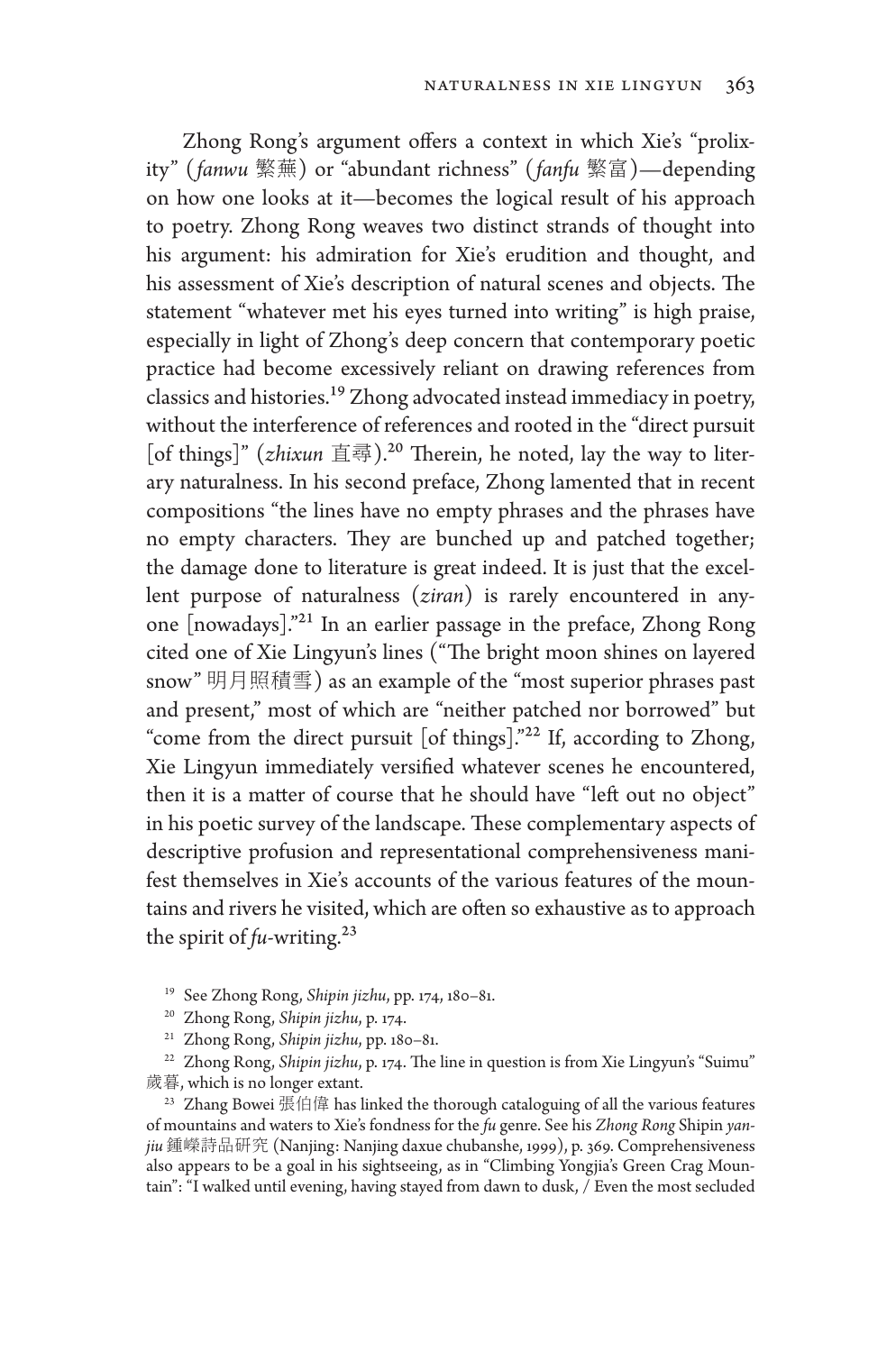Given his emphasis on immediacy in Xie Lingyun's descriptions, how did Zhong Rong reconcile this with the numerous quotations and references to the classics, philosophers, and earlier poetry in Xie's works, a characteristic Zhong Rong surely recognized? Like most of the poets included in Zhong Rong's canon, Xie Lingyun drew considerably from the textual tradition. Nevertheless, Zhong ranked Xie in the top grade, making him the only poet after the Jin dynasty to receive this distinction. Zhong may well have appreciated the unmediated descriptive passages in isolation from the classical allusions and philosophical meditations, as have many readers since his time. It is nonetheless worth considering that he may have intended a more nuanced argument. His affirmation of Xie's erudition, which could only manifest itself through references to other texts, suggests that Zhong Rong found this type of allusiveness acceptable under certain conditions. If book learning was so well internalized that it expressed itself spontaneously, even brilliantly, as opposed to being merely "an epitome of books" (*shuchao* 書抄), then it could enhance artful naturalness, rather than lending artificial erudition to those lacking in true spontaneity.<sup>24</sup>

Xie Lingyun's poetry epitomized literary naturalness for Six Dynasties critics who appreciated his ability to capture natural forms in an artful, verisimilar, and direct way. The literary naturalness valued in this period emphasized an expressive immediacy enhanced by a discriminating artifice. Moreover, Xie Lingyun's exemplary manifestation of this literary naturalness is inherent in his frequent use of parallel structures in his images and ideas, as well as his allusions and references. Like most of the greatly admired poetic models during the Southern Dynasties, Xie excelled in the use of parallelism. In *Wenxin diaolong*, Liu Xie describes a naturalized parallelism, by which binary language follows from binary thinking, which in turn follows from the binary forms of Nature.

Of the forms bestowed by creation, the limbs of all bodies come in pairs; this is divine principle at work, so that things do not stand alone. When the

spots have become familiar." That he often wandered until exhaustion (of sights, interest, and daylight) suggests as much wonder and curiosity as it does compulsive restlessness.

<sup>&</sup>lt;sup>24</sup> Zhong Rong sharply criticized works composed during the Daming  $\pm \mathfrak{H}$  (457–465) and Taishi 泰始 (465–471) reigns of the Liu Song 劉宋 dynasty (420–479): "Literary works became almost the same as epitomes of books"; *Shipin jizhu*, p. 180.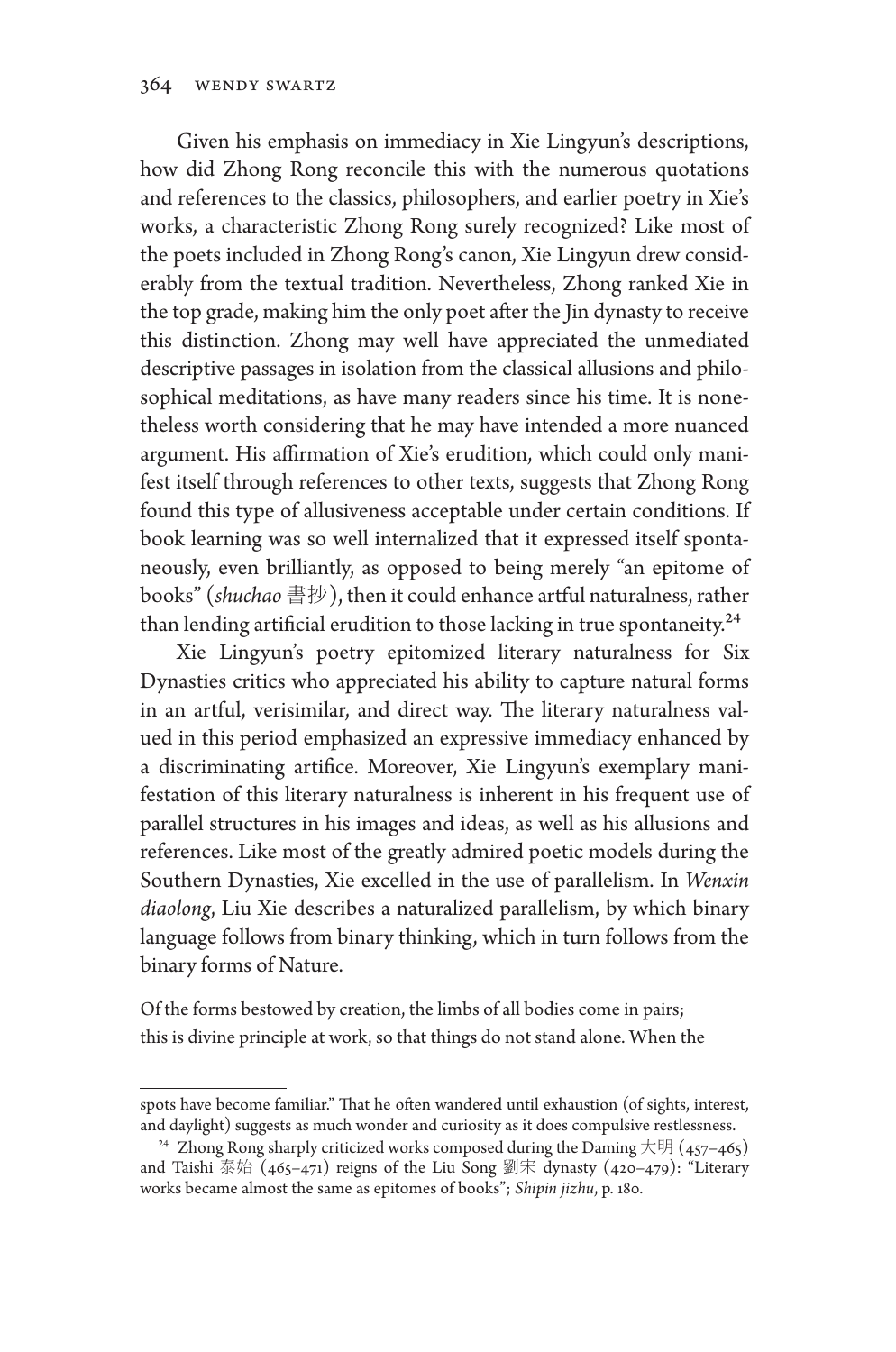mind forms literary language, a hundred concerns are contemplated and judged: as high and low need one another, they naturally form pairs.<sup>25</sup>

Since natural forms, such as bodily limbs, come in twos, writers in organizing their thoughts unselfconsciously mimic the natural order to produce paired expressions. Parallelism, as Liu Xie explains in the rest of his chapter, may be expressed as a relationship of either antithesis (as in high and low) or similarity, and it may consist of words or phenomena.26 Given Liu Xie's naturalization of parallelism, the numerous examples of parallel couplets in Xie Lingyun's works would have presumably enhanced the impression of their naturalness for Six Dynasties readers.

As the literary expectations of Song readers diverged from those of Six Dynasties critics in regard to the relation between parallelism and naturalness, Xie's works fell from favor. Song readers would have agreed that excessive crafting could have no part in the direct expression so central to natural writing. But they defined natural writing in terms less of artistic parallelism than of artless communication. The exemplar of naturalness for Song readers, Tao Yuanming, was said to have shown no poetic effort, or even intentionality, in his writing. The influential Song critic Chen Shidao 陳師道 (1053–1101) summed up this general belief: "Yuanming did not create poetry; he merely expressed the subtleties in the breast" 淵明不為詩, 寫其胸中之妙爾.<sup>27</sup> Tao's "naturalness" would later be linked in an integral way with other qualities prized in his works, such as being "genuine" and "even and bland."

Given the shifts in the conception of naturalness that I have outlined above, one ought to envision Xie Lingyun's *ziran* in many historical contexts, rather than in the one singled out by the Song critics alone. That way it will become clear that literary naturalness (*ziran*) as differently understood by the readers of different periods was legitimately exemplified by Xie Lingyun or Tao Yuanming. We may then begin to pose new and more constructive questions about their art.

<sup>27</sup> *Houshan shihua* 後山詩話, in *Song shihua quanbian* 宋詩話全編, ed. Wu Wenzhi 吳  $\overline{\chi}$   $\overline{\hat{H}}$  (Nanjing: Jiangsu guji chubanshe, 1998), p. 1017.

<sup>&</sup>lt;sup>25</sup> Liu Xie, *Wenxin diaolong zhushi*, p. 384.<br><sup>26</sup> For an analysis of Liu Xie's discussion of these four categories of parallelism, see Andrew Plaks, "The Bones of Parallel Rhetoric in *Wenxin diaolong*," in Zong-qi Cai, ed., *A Chinese Literary Mind: Culture, Creativity, and Rhetoric in* Wenxin diaolong (Stanford: Stanford University Press, 2001), pp. 168–72.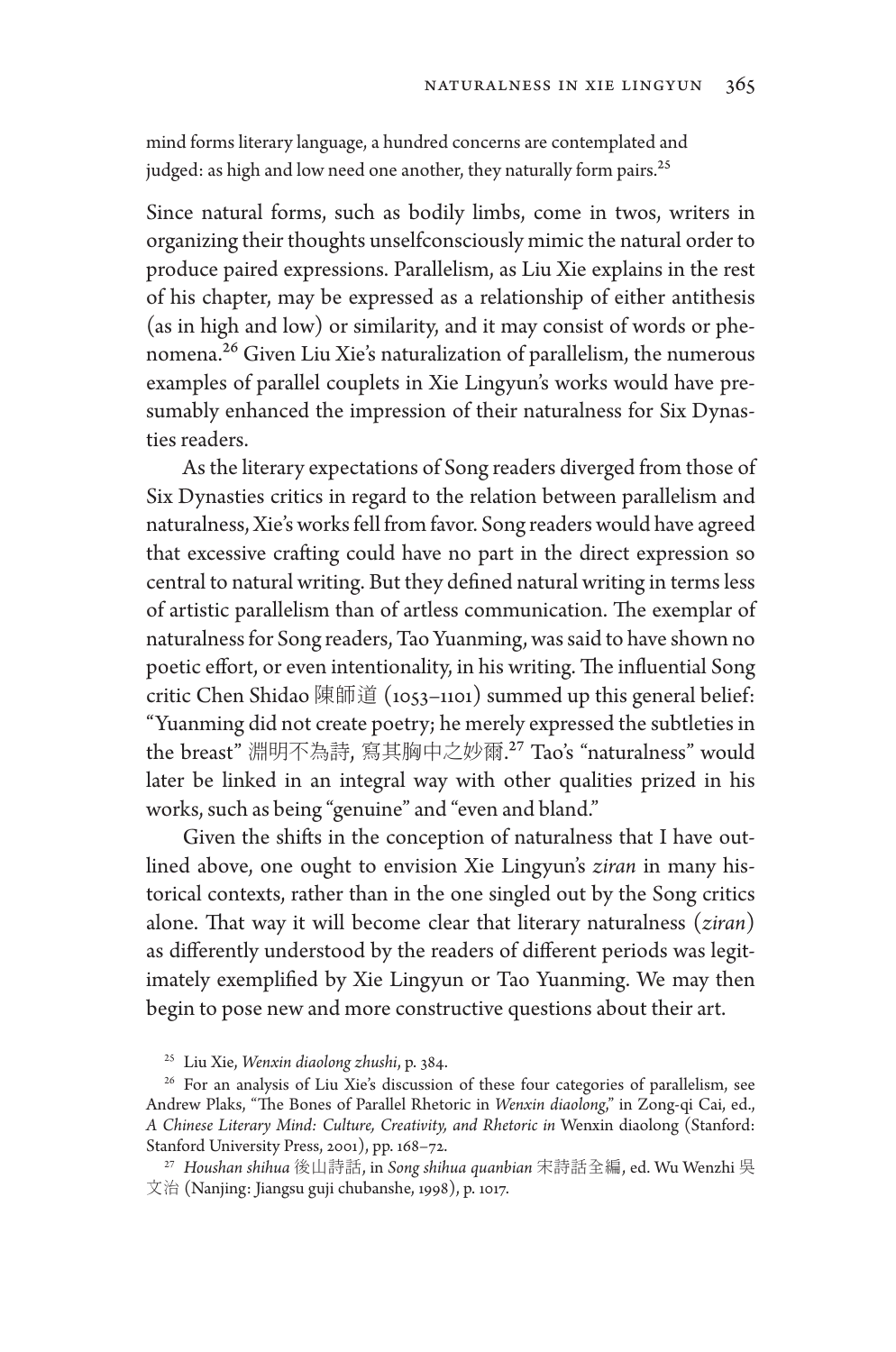## Delineating the *Yijing* in Xie Lingyun's Landscape Poetry

Scholarship on Xie Lingyun up to the present has rarely devoted exclusive attention to the poet's extensive use of the *Yijing*, a close examination of which reveals much about the conceptual and structural framework of his mode of representation and about the way he orders the world he sees.28 Although quotations from the *Yijing* in Xie's poetry do not outnumber those from the *Shijing*, *Zhuangzi*, and *Chuci*, they illuminate Xie's vision of life and the patterns by which he reads the landscape. In quantifiable terms his citations of the *Yijing* are far from few: of Xie's 102 extant poems (93 titles), 22 contain one or more *Yijing* references, making a total of 38. His work, "Exposition on Dwelling in the Mountains" (written between 424 and 426), shows Xie's sustained interest in this classic, and his reliance on it to express and frame his main points. In most cases Xie's use of the *Yijing* consists of the simple borrowing of vocabulary or symbols; but I will turn my attention to the more determinative quotations where the intertextual relation is crucial to a proper understanding of the poem's structure and system of significations. Xie's strongest quotations of the *Yijing* are found in only a handful of poems, but it is these poems, composed during the formative period of his landscape style, that dominate the corpus as representative, and they thus help us most to understand the organization of his later landscape poems.

In his landscape poetry, Xie uses quotations from the *Yijing* to name particular situations that confront him, whereas he often uses quotations from the *Shijing* and *Chuci* to describe the landscape that faces him. From the *Yijing* Xie learns not only how to make sense of nature's workings, but also how to graft them onto his own situation. For Xie, the *Yijing* duplicates and represents in textual form the

<sup>28</sup> One exception is Francis Westbrook's article, "Landscape Transformation in the Poetry of Hsieh Ling-yün," *JAOS* 100.3 (July-October 1980): 237-54, which discusses how allusions to the *Yijing*, *Shijing*, and *Chuci* radically transform the landscape in Xie's poems. Westbrook argues that the *Yijing* allusions signal a transformation in the outer and inner situations as well as a mystical interaction between the poet and the natural landscape. In an excellent discussion of the role of prior texts in Xie's poetry, Stephen Owen characterizes Xie as a "committed textualist" who reads nature "in terms of textual knowledge"; see his "The Librarian in Exile: Xie Lingyun's Bookish Landscapes," *Early Medieval China* 10–11.1 (2004): 205, 210, 225.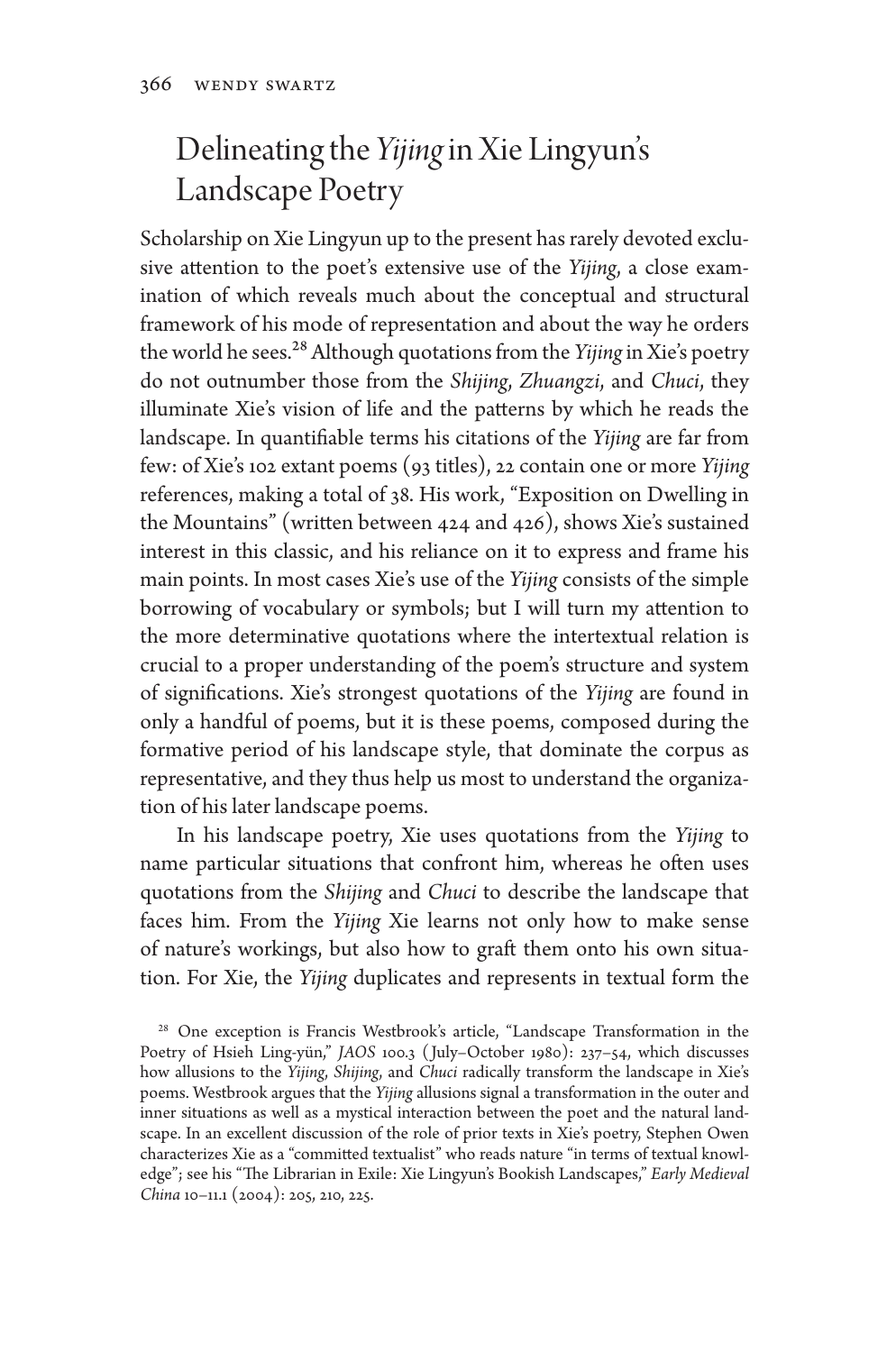realm of heaven-and-earth.<sup>29</sup> It is thus a handy guide to ongoing processes in the macrocosmic realm, the study of which may aid people in determining their own course of action. The relationship between the realms of heaven-and-earth and human society, with the *Yijing* as mediator, is at times duplicated in Xie's landscape poetry by the structural sequence of natural scenes, citations from the *Yijing*, and a decision on the poet's new course of action. The quotations from the *Yijing* play an integral role in the structuring of Xie's early landscape poems; once we understand this role, it becomes clear that the use of classical citations which interrupt the natural flow of lyricism is not a flaw but requires more comprehensive critical exegesis.

Quotations from the *Yijing* occupy a pivotal position in "Climbing Yongjia's Green Crag Mountain," which Xie wrote between 422 and 423, during his tenure as the Governor of Yongjia (in modern Zhejiang).<sup>30</sup> This was a period of exile, which had resulted from Xie's involvement with the Prince of Luling, Liu Yizhen 劉義真 (407-424), in the latter's unsuccessful bid for the throne. The Prince of Luling would be assassinated in 424 along with his older brother, who became Emperor Shao  $\mathcal{D} \hat{\pi}$  (r. 422–424), under the order of the powerful courtier Xu Xianzhi 徐羨之 (364–426). The poem is representative of Xie's remarkably creative Yongjia period, when he developed poetic tendencies and compositional strategies that would come to characterize his trademark landscape style: the repetitive pairing of descriptions of mountains with those of water; the precise observation of natural sights; the expressions of an insatiable thirst for adventure, as well as of an exhaustion of scenic spots to be visited; and—most telling for our present purpose—the apt use of classical quotations to make a major statement and the attachment of discursive meditations to preceding scene descriptions.

1 裹糧杖輕策 I packed some provisions and grabbed a light staff; 懷遲上幽室 Following the winding path, I climbed to my hidden abode.

<sup>29</sup> See Willard Peterson, "Making Connections: 'Commentary on the Attached Verbalizations' of the *Book of Change*," *HJAS* 42.1 (1982): 67–116.

<sup>30</sup> My discussion of "Climbing Yongjia's Green Crag Mountain" and "What I Observed as I Crossed the Lake on My Way From Southern Mountain to Northern Mountain" draws from material in my "Pentasyllabic *Shi* Poetry: Landscape and Farmstead Poems," in Zong-qi Cai, ed., *How to Read Chinese Poetry: A Guided Anthology* (New York: Columbia University Press, 2008), pp. 130–37.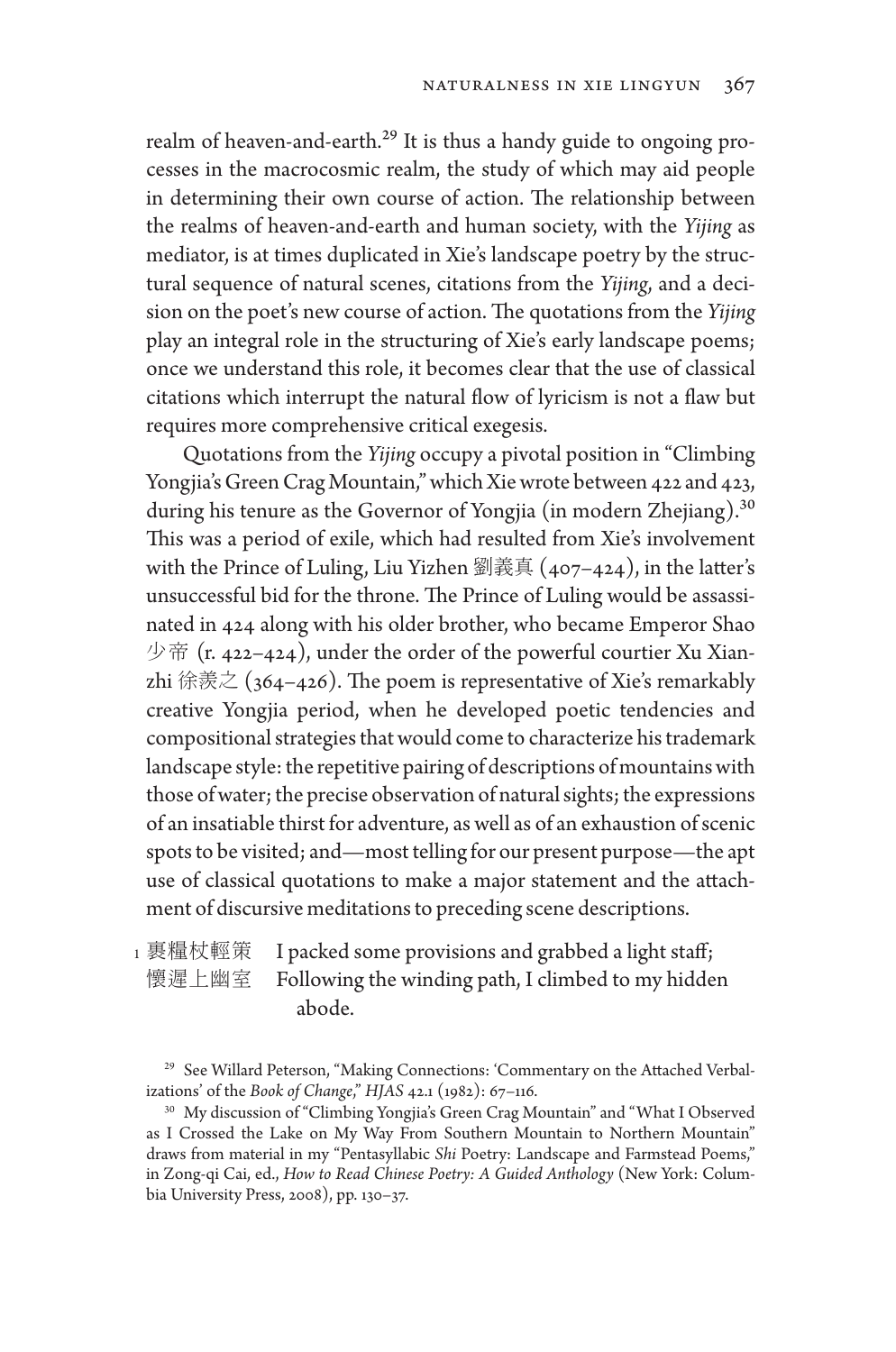| 行源逕轉遠    | I proceeded upstream, the path winding further away,       |
|----------|------------------------------------------------------------|
| 距陸情未畢    | I reached the peak, my feelings not yet exhausted.         |
| s 澹瀲結寒姿  | Gentle ripples congealed in wintry beauty,                 |
| 團欒潤霜質    | Bamboos glistened in frosted strength.                     |
| 澗委水屢迷    | The stream wound about, its water often lost               |
|          | from view,                                                 |
| 林迥巖逾密    | The forest stretched far, crags ever more dense.           |
| 眷西謂初月    | I looked westward, taking it to be the rising moon,        |
| 10 顧東疑落日 | I gazed eastward, wondering about the setting sun.         |
| 踐夕奄昏曙    | I walked until evening, having stayed from dawn            |
|          | to dusk,                                                   |
| 蔽翳皆周悉    | Even the most secluded spots have become familiar.         |
| 蠱上貴不事    | "Harm" at the top: one values not serving,                 |
| 履二美貞吉    | "Treading" in second place: one extols good fortune.       |
| 15 幽人常坦步 | A recluse will always walk a level step,                   |
| 高尚邈難匹    | His lofty aims, so remote, are hard to match.              |
| 頤阿竟何端    | A yes and a no-how far apart are they? <sup>31</sup>       |
| 寂寂寄抱一    | In quietude, I entrust myself to embracing wholeness.      |
| 恬如既已交    | As tranquility and knowledge conjoin, <sup>32</sup>        |
| 20 繕性自此出 | The cultivation of one's nature begins here. <sup>33</sup> |

Modern scholars have described the structural sequence of Xie's landscape poems as generally comprising four distinct parts: the narration of a journey, the description of a scene, the stirring of emotion, and a philosophical meditation.<sup>34</sup> Although these scholars acknowledge that citations from the *Yijing* are at play in some of Xie's poems, they do not treat them as a crucial structural component.<sup>35</sup> In my view,

<sup>31</sup> Following Gu Shaobo, I take  $e \overline{u}$  as an errant character for *he* 訶 or 呵, expressive of refutation or censure. The line derives from the *Laozi* and Gu's reading is informed by Liu Shipei's emendation in that text of the character from *e* to *he*. For a detailed explication, see Gu, *Xie Lingyun ji jiaozhu*, pp. 57–58 n.18.

<sup>32</sup> I am following Gu Shaobo in reading  $ru \sqrt[4]{u}$  in the received text as  $zhi \sqrt[4]{u}$  (knowledge).

<sup>33</sup> Gu Shaobo, *Xie Lingyun ji jiaozhu*, p. 56.

<sup>34</sup> See Lin Wenyue 林文月, *Shanshui yu gudian* 山水與古典 (Taibei: Sanmin shuju, 1996), p. 53; Charles Yim-tze Kwong, *Tao Qian and the Chinese Poetic Tradition: The Quest for Cultural Identity* (Ann Arbor: Center for Chinese Studies, The University of Michigan, 1994), pp. 128–29.

<sup>35</sup> See, for example, Kwong, *Tao Qian and the Chinese Poetic Tradition*, p. 130; Lin Wenyue, *Xie Lingyun* 謝靈運 (Taibei: Guojia chubanshe, 1998), p. 63; Li Yan 李雁, *Xie Lingyun yanjiu* 謝靈運研究 (Beijing: Renmin wenxue chubanshe, 2005), pp. 244–45, 285–87. Lin does not address the *Yijing* quotations in her analysis of "Climbing Yongjia's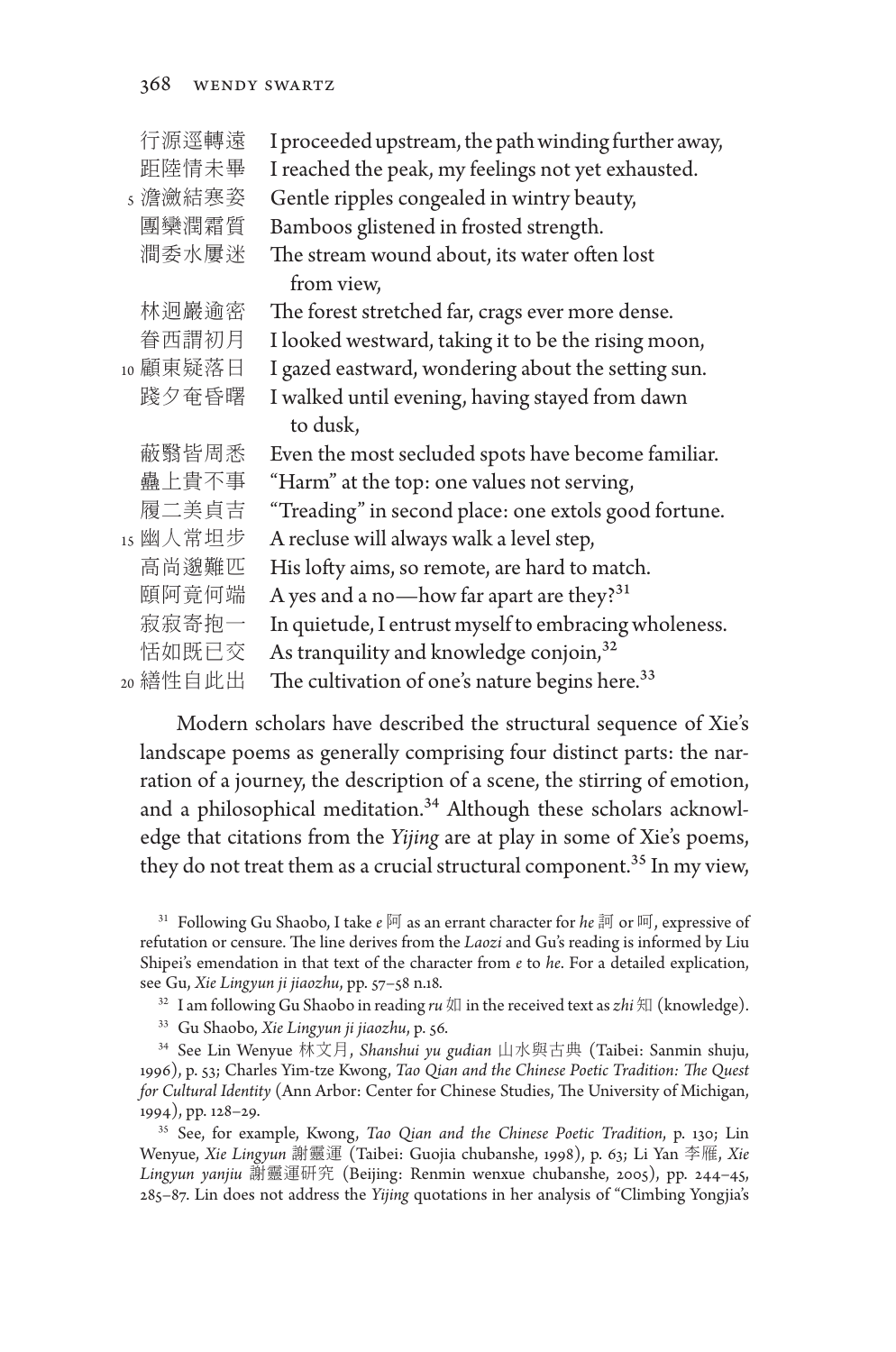these citations often mark the beginning of a crucial shift in momentum and narrative. Line 13 alludes to the Top Yang line of hexagram 18, "Gu" 蠱 (Harm): "Do not serve kings and lords; he sets higher his pursuits" 不事王侯, 高尚其事.36 Line 14 is drawn from the Second Yang line of hexagram 10, "Lü" 履 (Treading ): "The path to tread on is level and smooth, and if one secluded here practices constancy, he will have good fortune" 履道坦坦, 幽人貞吉.37 Taken together, these quotations from the *Yijing* announce a new orientation in life: to trade the bumpy course of a courtier for the recluse's level way, an image that signifies both the Dao and a path free from dangerous obstacles. Within the context of our poet's life, these lines suggest that, by leaving the capital in the aftermath of the battle over the succession and leading a tranquil existence in exile, Xie will have the good fortune of remaining whole and safe from harm. These lines may also be interpreted allegorically as political criticism: the newly enthroned, dim-witted and unstable Emperor Shao and the supporting faction led by Xu Xianzhi together represent "harm at the top," while the exiled poet is the secluded man who walks a path of secondary importance.

If we take into account the structural role of Xie's citations from the *Yijing*, it becomes evident that the poem consists of five rather than four discrete passages. Lines 1–4 detail the process of ascent: from the preparation to the climb and, ultimately, to the arrival at the peak. Lines 5–8 describe the wintry scene from the summit. Lines 9–12 foreground a sense of confusion and obscurity, the likely result of the poet's deep venture into the mountains. Lines 13–16 contain two *Yijing* quotations in the form of a chiasmus. Line 16 elaborates upon the quotation in line 13, whereas line 15 explains the forecast in line 14. Lines 17–20 tell the poet's new course of action, which is described in terms loaded with Daoist meaning. The ideal of "embracing wholeness" (*bao yi*) that is symbolic of giving oneself up to the Dao occurs repeatedly

Green Crag Mountain" in *Xie Lingyun*, pp. 68–70. She does, however, interpret the *Yijing* quotations in "Fuchun Islets" as Xie Lingyun's source of solace. Li Yan analyzes the structure of another poem that will be discussed below, "Climbing the Lakeside Tower," but does not address the structural role of the *Yijing* quotations. See his *Xie Lingyun yanjiu*, pp. 244–45.

<sup>36</sup> Wang Bi, *Wang Bi ji jiao shi* 王弼集校釋, ed. Lou Yulie 樓宇烈 (Beijing: Zhonghua shuju, 1980), 1:310. 37 Wang Bi, *Wang Bi ji jiao shi*, 1:273. The translation is taken from Richard John Lynn,

*The Classic of Changes: A New Translation of the I Ching as Interpreted by Wang Bi* (New York: Columbia University Press, 1994), p. 201.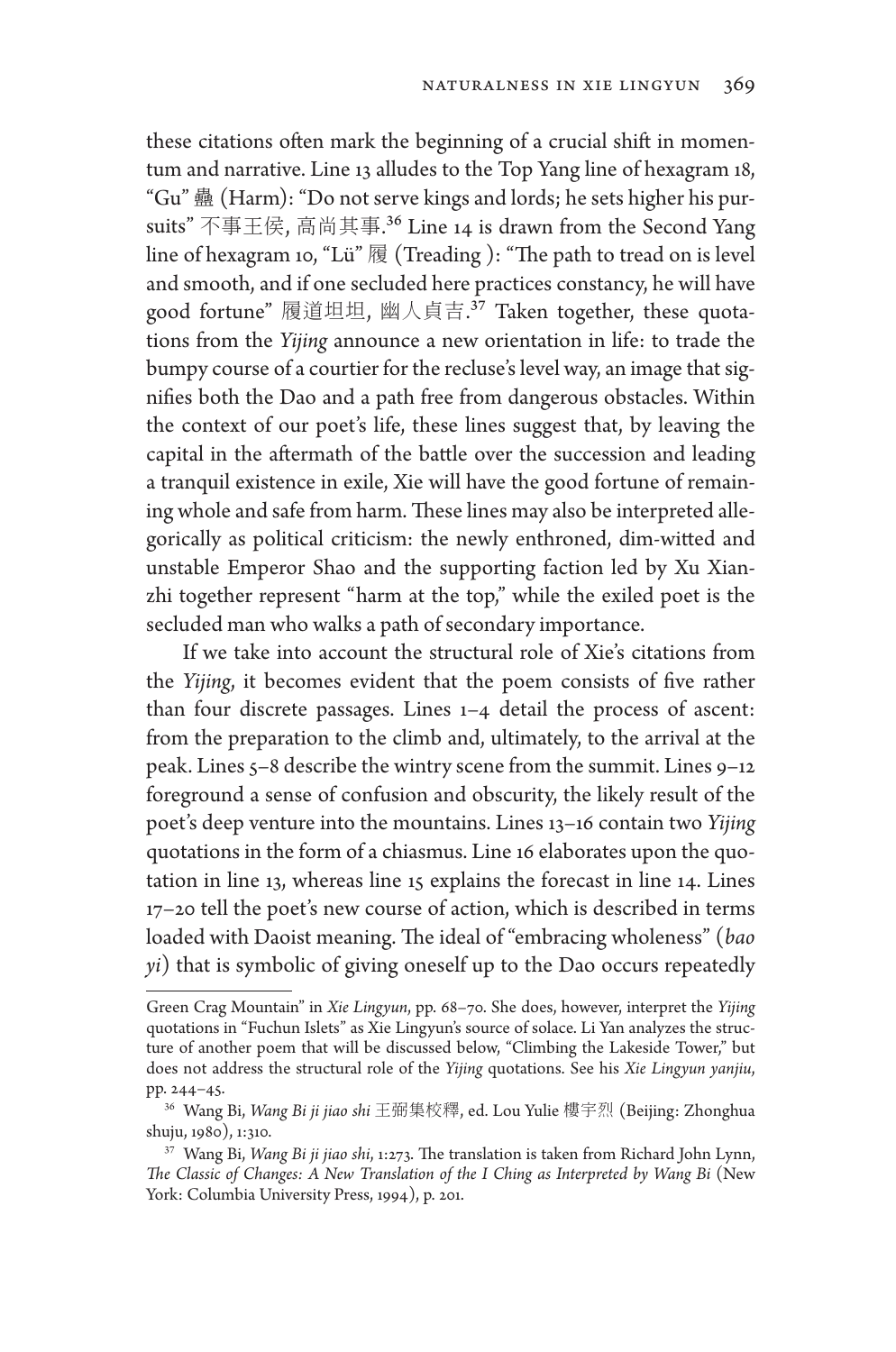in *Laozi*,38 and "cultivating one's nature" (*shan xing*) is the title of the sixteenth chapter of *Zhuangzi*, which argues for relying on the symbiotic interaction between tranquility (*tian* 恬) and wisdom (*zhi* 知) when cultivating one's original nature, rather than depending on the external trappings of "vulgar learning" (*su xue* 俗學).39 Line 17 draws from Chapter 20 of *Laozi*, where the boundary between assent and critique, praise and censure, is blurred in characteristic Daoist fashion: "Between yes and no, how far apart are they? Between praise and censure, how distant are they?"<sup>40</sup> Indeed, a perspective that unifies conventional opposites and levels hierarchical values would enable one to see no distinction between court and exile, success and failure. The conclusion thus suggests that the poet intends to reconcile himself with his new lot and seek a spiritual transcendence that originates in a set of inner values.

This new orientation follows from a reading of selected *Yijing* passages. These quotations function as a pivot: the poem's first three quatrains describe the poet's observation of and engagement within the natural landscape, while the last quatrain reveals a spiritual transformation. The two quotations that constitute the fourth quatrain illuminate yet another change: the condition of obscurity in the third quatrain yields to a state of clarity in the fifth. The *Yijing* quotations signal above all a transition of a momentous order: the move from external to internal landscape implies that the poet perceives a signifying relation between the natural world and his own situation and, more broadly, a correspondence between the realm of heaven-and-earth and that of human affairs.

*Yijing* citations similarly indicate a major change in "Yu Nanshan wang Beishan jing hu zhong zhan tiao" 於南山往北山經湖中瞻眺 (What I observed as I crossed the lake on my way from Southern Mountain to Northern Mountain), though here the citations precede a new perception of the landscape rather than an inward turn leading to a philosophical resolution. To be sure, the poem concludes with a characteristic philosophical reflection, but its deferral allows the poet's engagement with nature vis-à-vis the *Yijing* to unfold in a distinct manner.

<sup>38</sup> See Zhu Qianzhi 朱謙之, *Laozi jiao shi* 老子校釋 (Beijing: Zhonghua shuju, 2000), chapters 10, 22.

<sup>39</sup> Wang Xianqian 王先謙, *Zhuangzi ji jie* 莊子集解 (Beijing: Zhonghua shuju, 1987), 16.135. 40 Wang Bi, *Wang Bi ji jiao shi*, 1:46.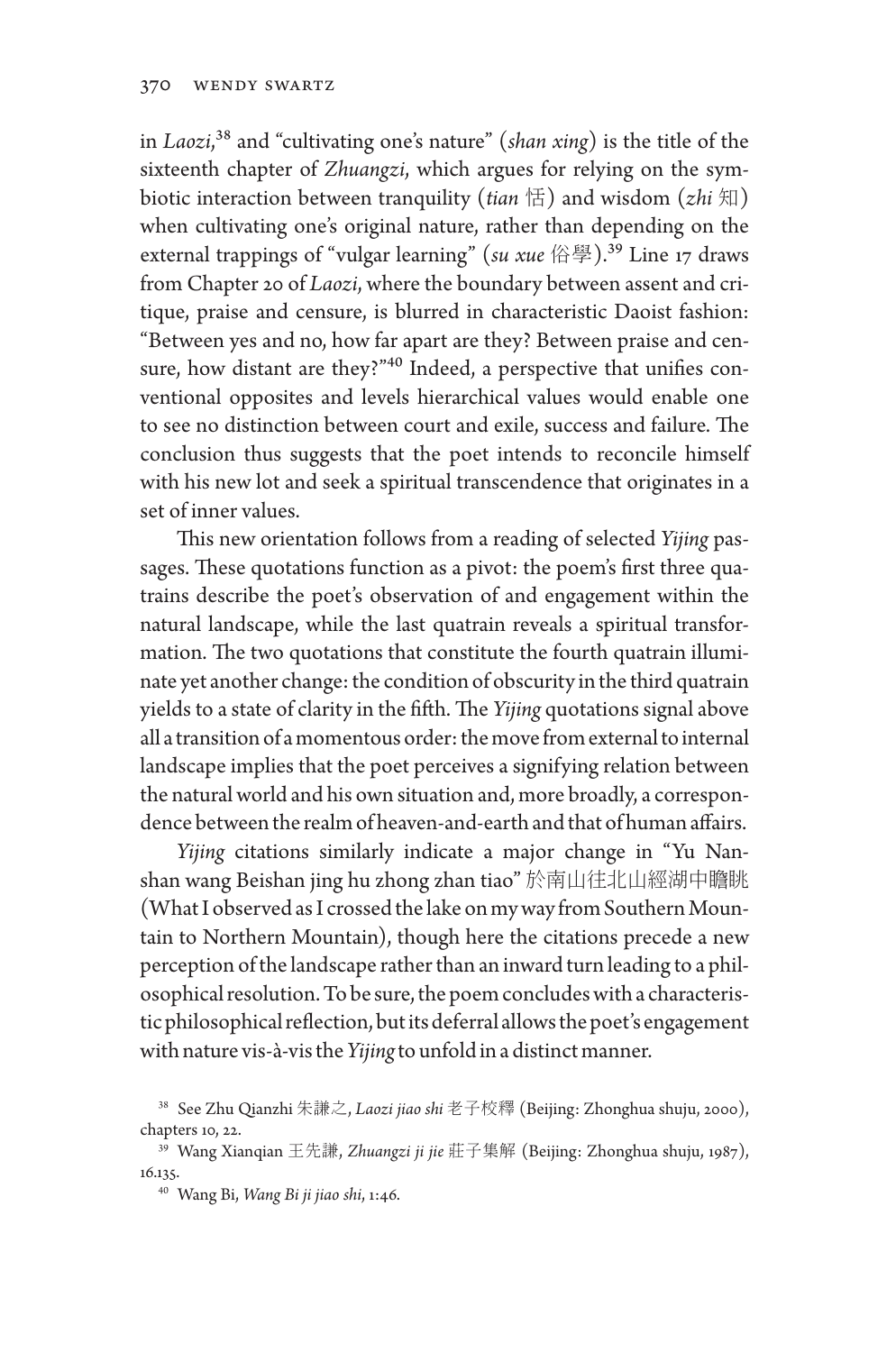| 1 朝旦發陽崖  | At daybreak I set out from the sunny cliffs,           |
|----------|--------------------------------------------------------|
| 景落憩陰峰    | At sunset I rest on the shady peaks.                   |
| 舍舟眺迴渚    | Leaving my boat behind, I gaze at the distant isles,   |
| 停策倚茂松    | Planting my staff, I lean against a luxuriant pine.    |
| s側逕既窈窕   | The side paths are dark and secluded,                  |
| 環洲亦玲瓏    | While the round island gleams bright.                  |
| 俛視喬木杪    | Looking down, I espy the tips of towering trees,       |
| 仰聆大壑灇    | Looking up, I hear the roar of the grand ravines.      |
| 石横水分流    | The rocks are arrayed horizontally, dividing the       |
|          | water's flow;                                          |
| 10 林密蹊絕蹤 | The woods are dense, obliterating the traces of paths. |
| 解作竟何感    | Releasing and creating: to bring about what ends?      |
| 升長皆豐容    | Climbing and growing: richly manifested everywhere.    |
| 初篁苞綠籜    | Early bamboo shoots, enwrapped by green shells,        |
| 新蒲含紫茸    | New rushes, enfolded in purple buds.                   |
| 15 海鷗戲春岸 | Seagulls sport on the vernal shores,                   |
| 天雞弄和風    | Golden pheasants play with the gentle wind.            |
| 撫化心無厭    | Embracing change, my heart never tires,                |
| 覽物眷彌重    | Observing these things, I cherish them even more.      |
| 不惜去人遠    | I do not regret that I am far from other men,          |
| 20 但恨莫與同 | I only lament that there is none to join me.           |
| 孤遊非情歎    | Wandering alone, I sigh not out of personal sentiment, |
| 賞廢理誰通    | Rather because, if appreciation is lost, who else will |
|          | understand these principles? <sup>41</sup>             |

This poem recounts a journey taken by the poet on his Shining  $#$ 寧 estate from Southern Mountain, the site of Xie's newly built residence, to Northern Mountain, where his ancestral home is located.<sup>42</sup> A simple day trip yields extraordinary observations and insights into nature's workings and life itself. Concepts that Xie draws from the two *Yijing* hexagrams named in the middle of the poem—"Xie" 解 (Releasing) and "Sheng" 升 (Climbing)—augment sensitive observations of the natural scene to reorient the development of the poem. The quotations in lines 11–12 refer to the way in which cosmic operations, literally,

<sup>41</sup> Gu Shaobo, *Xie Lingyun ji jiaozhu*, p. 118.

<sup>42</sup> Gu Shaobo dates this poem to the spring of 425; see *Xie Lingyun ji jiaozhu*, p. 118. Lin Wenyue dates it to Xie Lingyun's second period of withdrawal to his Shining estate (after 428); see *Xie Lingyun*, pp. 121–23.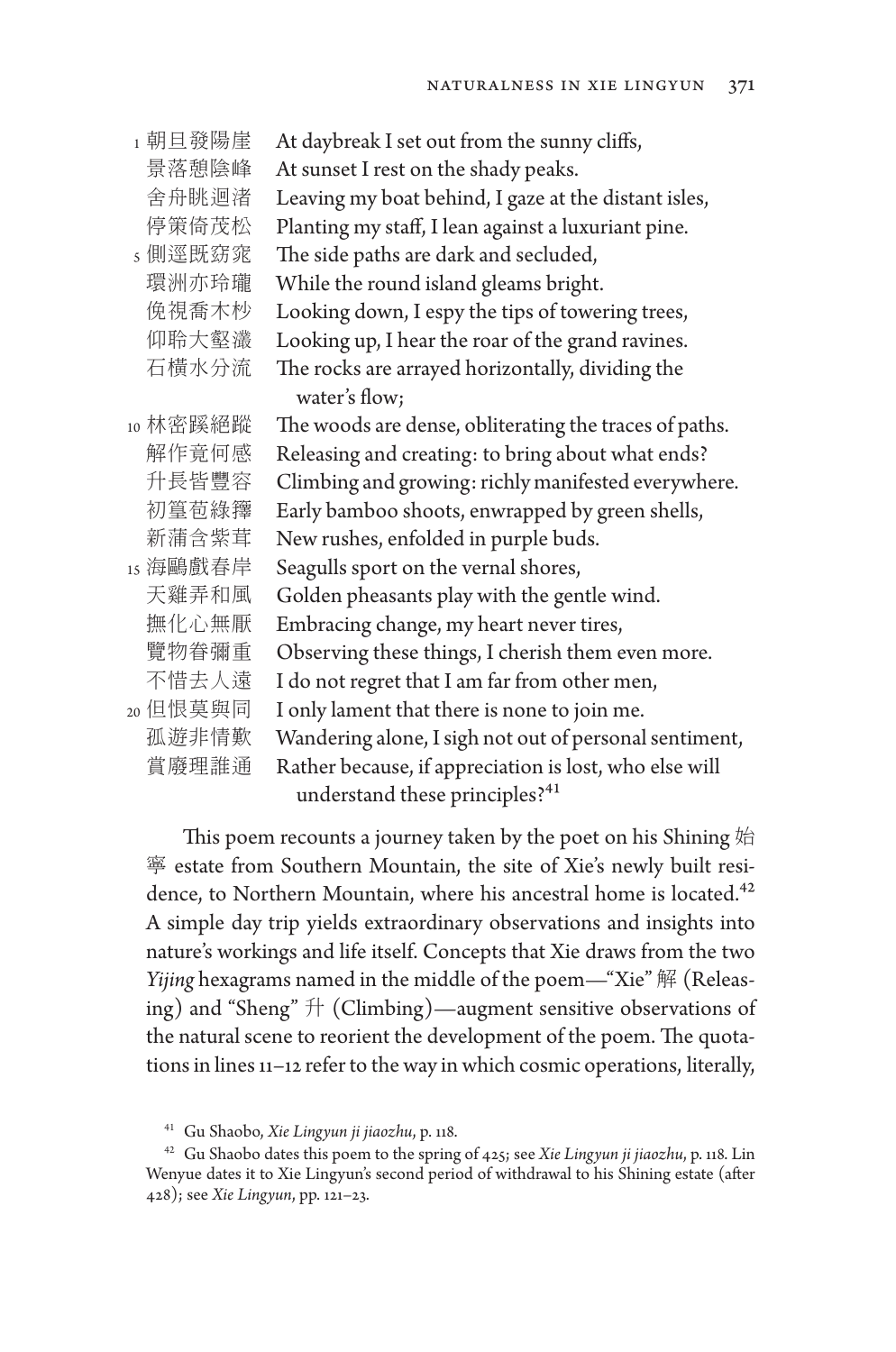"the way of heaven" (*tiandao* 天道), reified in meteorological phenomena, effect regeneration in the sphere of terrestrial processes, or "the way of earth" (*didao* 地道).<sup>43</sup> The poet's grasp of this principle is demonstrated by the description of springtime growth and activity in the lines following the question posed in line 11 as to the ultimate ends of the natural order.

Xie's treatment of springtime phenomena in lines 13–16 suggests that he is now truly engaged with nature: the roving, distant eye of the first half of the poem gives way to a scrutinizing, involved observer who employs an ingenious series of "verse eyes" (*shiyan* 詩眼) to capture both the look and spirit of the scene as well as to animate the poetic lines. This effect is achieved by the selective use of pairs of verbs inscribed in the characters *bao* 苞 (enwrap) and *han* 含 (hold), which connote the careful handling of delicate new growth; and *xi* 戲 (sport) and *nong* 弄 (play with), which endow the actions of birds with a conscious, joyful dynamism. Thus, the seagulls do not mechanically forage for food in synch with the shifting tides, nor do the pheasants automatically spread their wings in response to the temperate wind.

A more dramatic shift in both style and perspective occurs with the introduction of the *Yijing* quotations. We note a sharp contrast between the broad landscape imagery and the minute plant and animal studies that follow it.<sup>44</sup> The first ten lines of the poem prior to this shift contain sublime scenes of mountains and waters untrammeled by the season, which is only subtly made apparent by the lines following the *Yijing* quotations that depict the purple of new rushes and the green of early bamboo. The references to the *Yijing*, moreover, initiate a change in style from antithetical binaries—such as dawn and dusk, dark path and bright island, tress below and torrents above—to the complementary pairs of new bamboo and rushes, and spring shoreline and wind.<sup>45</sup> This change from antithetical to complementary parallelism implies a growing intimacy between nature and the poet, which is fully and

<sup>43</sup> Line 11 draws from the *Tuan zhuan* 彖傳 on hexagram 40 "Xie": "Heaven and earth release and thunder and rain act; when thunder and rain act, the hundreds of fruits, plants, and trees all break forth." Line 12 refers to the *Xiang zhuan* 象傳 (Commentary on the images) on hexagram 46 "Sheng": "From within the earth grows the tree: 'Climbing.'" See Wang Bi, *Wang Bi ji jiao shi*, 2:415, 450, respectively.

<sup>44</sup> Lin Wenyue makes a similar observation in *Xie Lingyun*, p. 122.

<sup>&</sup>lt;sup>45</sup> Francis Westbrook also notes the switch from antithetical to complementary parallelism in his "Landscape Transformation," p. 240.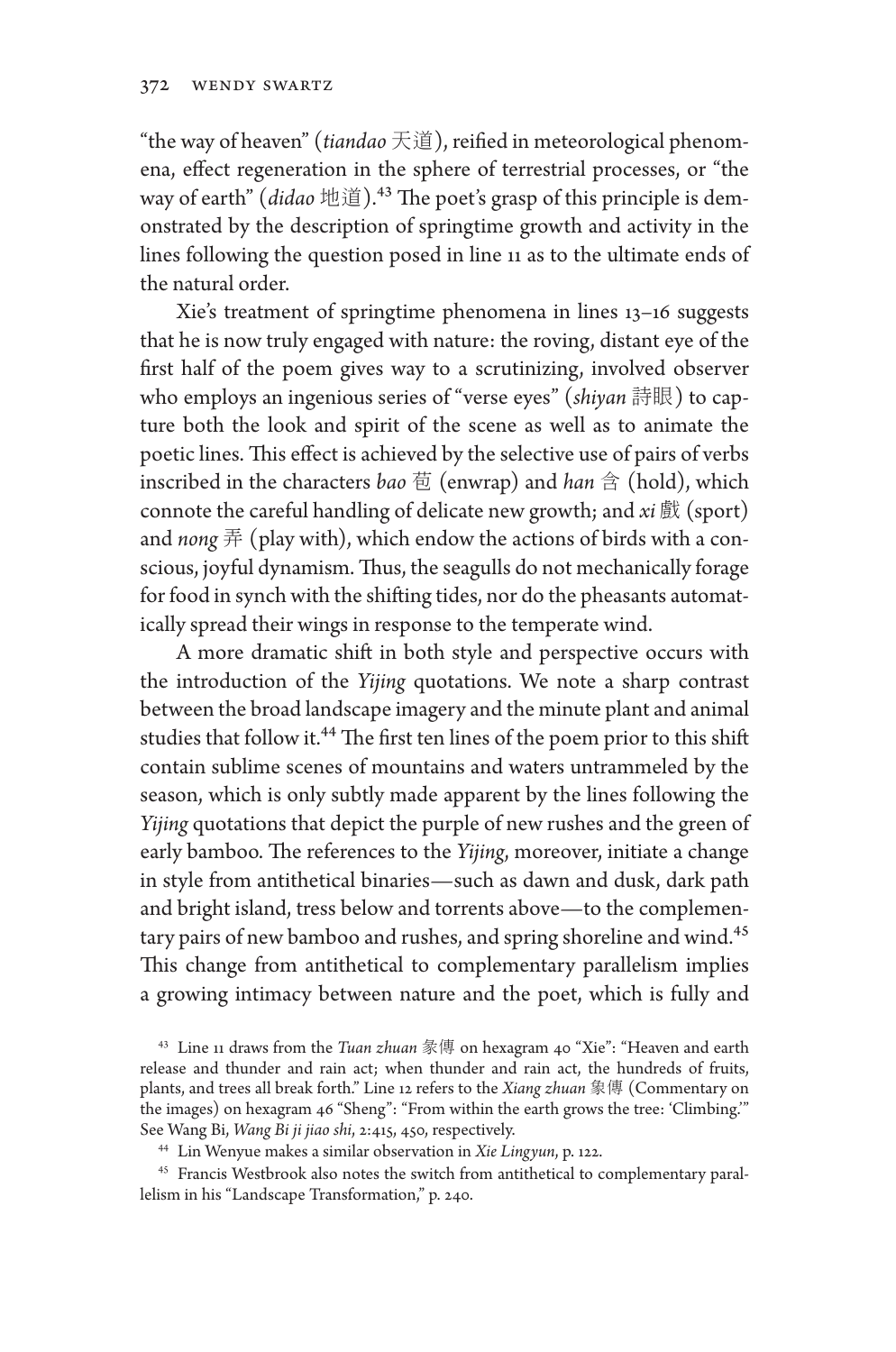appropriately revealed through the medium of the *Yijing* allusions (lines 11–12). These not only mark the beginning of this intimacy but also prefigure the ultimate union that is disclosed in the poet's appreciative grasp of nature's principles (lines 17–18). The ordering here suggests that the *Yijing* is the catalyst for producing the harmony between the poet and nature that concludes the piece.

The poet's engagement with nature receives further elaboration in the last four lines of the poem. The referents and denotations of these lines are far from clear. Most scholars, following the gloss of Li Shan 李善 (d. 689), take *quren* 去人 in line 19 as referring to the ancients, though some note that an alternative referent may be the city from which Xie has distanced himself.46 The meaning of *shang* 賞 has been read by some in the sense of "wandering in enjoyment," and by others as "heart-to-heart communion with a like-minded friend."<sup>47</sup> Gu Shaobo argues that the like-minded friend must refer to the thendeceased Prince of Luling, with whom communion is rendered impossible (*fei* 廢).48 It seems to me that *quren* is best understood as "keeping at a distance from the world of men," since *guyou* 孤遊 (lone wandering) in line 21 is more logically a function of living apart from other men (present situation) rather than from the dead ancients (permanent condition). The poet is less troubled by alienation from human society than by the absence of a like-minded companion (the Prince of Luling or any other friend) who could join him in discovering nature's wonders. However, the possibility that the principles (*li* 理) recorded in texts such as the *Yijing* and manifested in the natural world might go unappreciated (in both senses of admiring and grasping) is, for the poet, a concern that takes precedence over individual want. The poet

<sup>46</sup> See Xiao Tong, *Wen xuan*, ed. Li Shan (Shanghai: Shanghai guji chubanshe, 1986), 22.1047. See also Gu Shaobo, *Xie Lingyun ji jiaozhu*, p. 120 n. 21; Lin Wenyue, *Xie Lingyun*, p. 123; J. D. Frodsham, *The Murmuring Stream: The Life and Works of the Chinese Nature Poet Hsieh Ling-yün (385–433), Duke of K'ang-lo* (Kuala Lumpur: University of Malaya Press, 1967), 2:167. Both Gu and Frodsham note the alternative gloss, for which see Zhang Fengyi 張鳳翼 (1527–1613), *Wen xuan zuan zhu ping lin* 文選纂註評林 (1580–1644? edition), 5.39a.

<sup>47</sup> See Gu Shaobo, *Xie Lingyun ji jiaozhu*, p. 120 n. 21. See also Ma Xiaokun's 馬曉坤 extended discussion of the puzzling term "shang xin" 賞心, which appears seven times in Xie's works, signifying different ideas and often interpreted differently by different readers. *Quxian er si yuan: wenhua shiye zhong de Tao Yuanming, Xie Lingyun shijing yanjiu* 趣閑而思遠: 文化視野中的陶淵明, 謝靈運詩境研究 (Hangzhou: Zhejiang daxue chubanshe, 2005), pp. 215–25.

<sup>48</sup> Ma Xiaokun, *Quxian er si yuan*, pp. 215–25.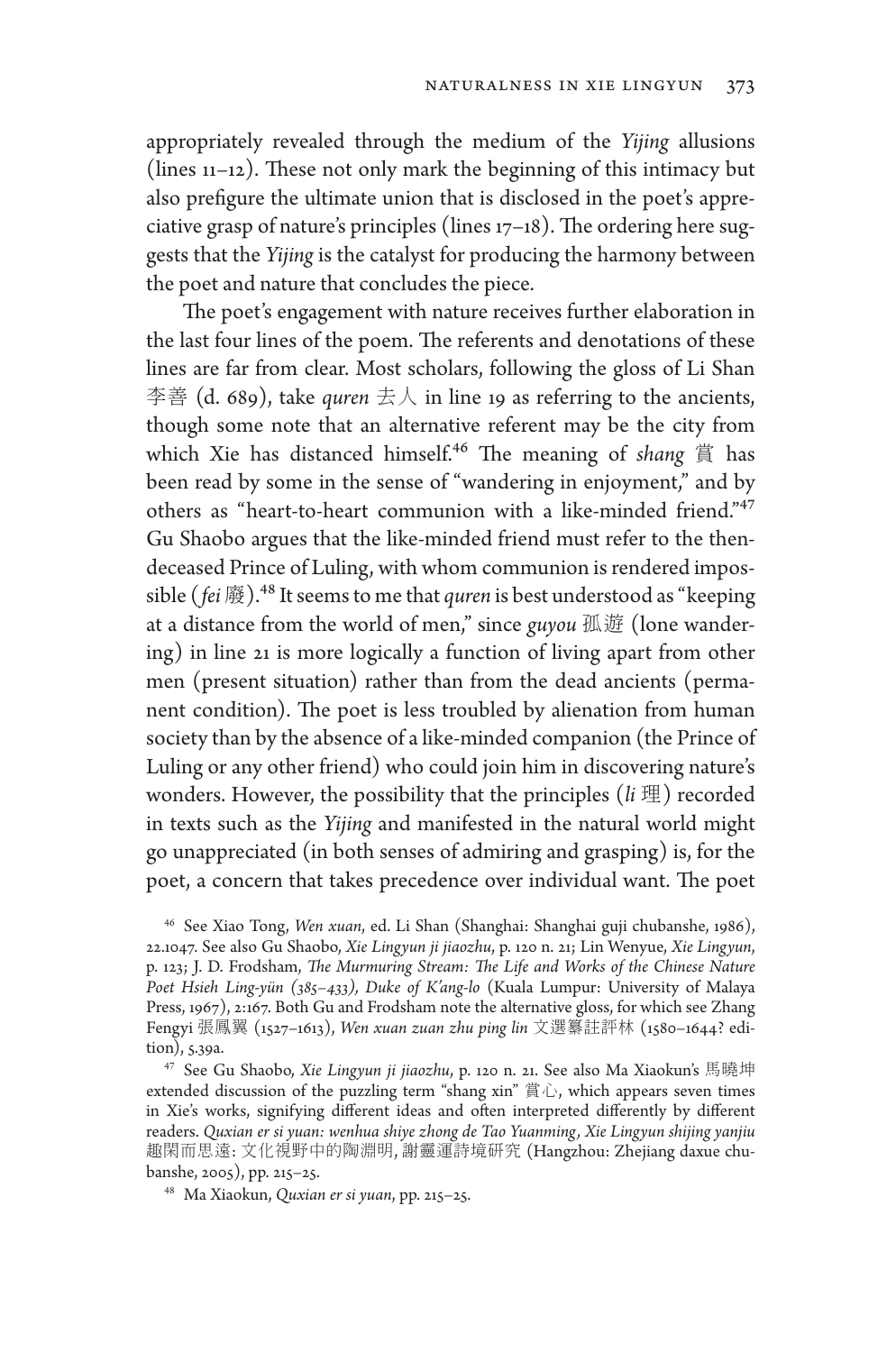has made it his task not only to enjoy, but also to probe into nature's workings. For Xie, nature is both a source of material pleasure and the embodiment of the Dao. The relationship between contemplating natural landscapes and becoming enlightened had been widely explored in Jin poetry.

In the following example, the structuring role of *Yijing* quotations develops in a manner that is more complex than marking merely a pivotal shift in narrative. In "Fuchun Islets," which Xie wrote while traveling to Yongjia in the autumn of 422, he combines scenic descriptions of mountains and rivers with introspective meditations divided between ambition and withdrawal creating the style that would characterize his poetry from the Yongjia period.

| 1 宵濟漁浦潭  | At night we sailed across the Yupu Deep,            |
|----------|-----------------------------------------------------|
| 旦及富春郭    | By dawn we arrived at edge of Fuchun town.          |
| 定山緬雲霧    | Mount Ding stands far off in clouds and mists,      |
| 赤亭無淹薄    | The Crimson Pavilion offered no anchorage.          |
| s 溯流觸驚急  | Going upstream we went against the violent current, |
| 臨圻阻參錯    | Approaching the shore, we were hindered by rocky    |
|          | shallows.                                           |
| 亮乏伯昏分    | Indeed I lacked the determination of Bohun,         |
| 險過呂梁壑    | The dangers here surpassed those of Lüliang Gorge.  |
| 洊至宜便習    | This flowing water teaches one to face danger,      |
| 10 兼山貴止託 | These linked mountains show the value of            |
|          | keeping still.                                      |
| 平生協幽期    | All my life I longed to live in reclusion,          |
| 淪躓困微弱    | But fallen I was, entrapped by my own weakness.     |
| 久露干祿請    | Long had I sought an official career,               |
| 始果遠遊諾    | At last I fulfill my plans for distant journeys.    |
| 15 宿心漸申寫 | My constant wish now is realized,                   |
| 萬事俱零落    | The myriad things in this world all                 |
|          | wither away.                                        |
| 懷抱既昭曠    | My heart grows bright and expansive,                |
| 外物徒龍蠖    | External things are to me merely a dragon, an       |
|          | inchworm. <sup>49</sup>                             |

The two *Yijing* quotations that fall squarely in the middle of the poem divide the second half of the poem from the first, in terms of

<sup>49</sup> Gu Shaobo, *Xie Lingyun ji jiaozhu*, p. 45.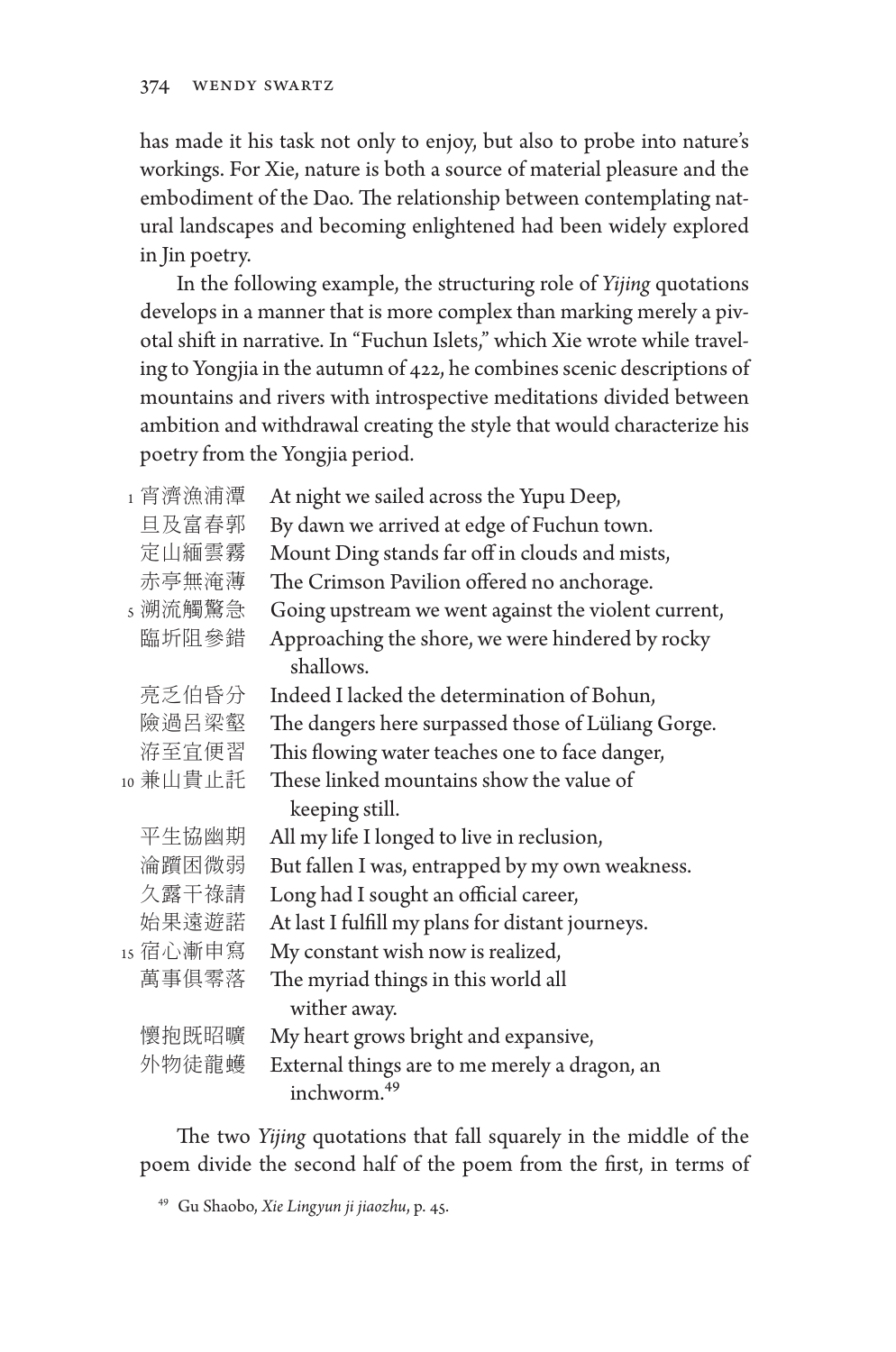both theme and tenor. The poem begins with the geographical setting, focusing on the treacherous terrain. The poet compares the dangers of his journey upstream along the Fuchun River with those of Lüliang Gorge, whose currents are so rapid that fishes and turtles cannot maneuver through them, and confesses that he lacks the courage of Bohun Wuren 伯昏無人, who undauntedly walked backwards until his heels were suspended over a steep cliff.50 The *Yijing* quotations that follow pave the way to a transformed state of mind. Line 9 cites the *Xiang zhuan* 象傳 (Commentary on the images) on hexagram 29, "Xi kan" 習坎 (The sink hole repeated): "Water flows on continuously to its goal: the Sink Hole Repeated" 水游至, 習坎.<sup>51</sup> Line 10 quotes from the *Xiang zhuan* on hexagram 52, "Gen" 艮 (Keeping still): "Mountains linked together: Keeping Still" 兼山, 艮.52 The second half of the poem contrasts with the first half in being devoid of any descriptions of the outer landscape and focusing instead on the inner transformation that enabled the poet to continue his journey.

The selection and placement of these two *Yijing* allusions show just how neatly the poem is structured. The coupling and positioning of these allusions not only maintain the alternation between references to mountains and waters; they also correspond to the poem's thematic and formal structure. Lines 1–8 portray a forbidding scene of rocky shores and raging water. Line 9 sums up the preceding images by drawing upon the hexagram "Xi Kan," whose overall theme is facing danger. Lines 11–18 emphasize assessing and holding one's position. Line 10, with its allusion to the hexagram "Gen," whose overall theme is stopping, sets the calm tempo of the second half of the poem. In a rare observation on Xie Lingyun's use of the *Yijing*, the Qing commentator Wu Qi 吳淇 remarked on the way in which Xie incorporates the themes of the two hexagrams into the poem's structure:

It is well known that Lingyun used words from the *Yijing* to write poetry, but not that Lingyun used meanings from the *Yijing* to create a poetic form

<sup>50</sup> See *Zhuangzi jijie*, in *Zhuzi jicheng* 諸子集成 (Beijing: Zhonghua shuju, 1954), 19.119, 21.134, respectively. Francis Westbrook calls the first eight lines a "false start." The two *Yijing* references then mark a new start where "[Xie] can get used to the perilous gorges and, if he will but keep still, pass through them like water." See "Landscape Transformation," p. 241.

<sup>51</sup> Wang Bi, *Wang Bi ji jiao shi*, 1:363. I take "sink hole repeated" to mean becoming accustomed to sink holes (i.e., dangerous situations). 52 Wang Bi, *Wang Bi ji jiao shi*, 2:480.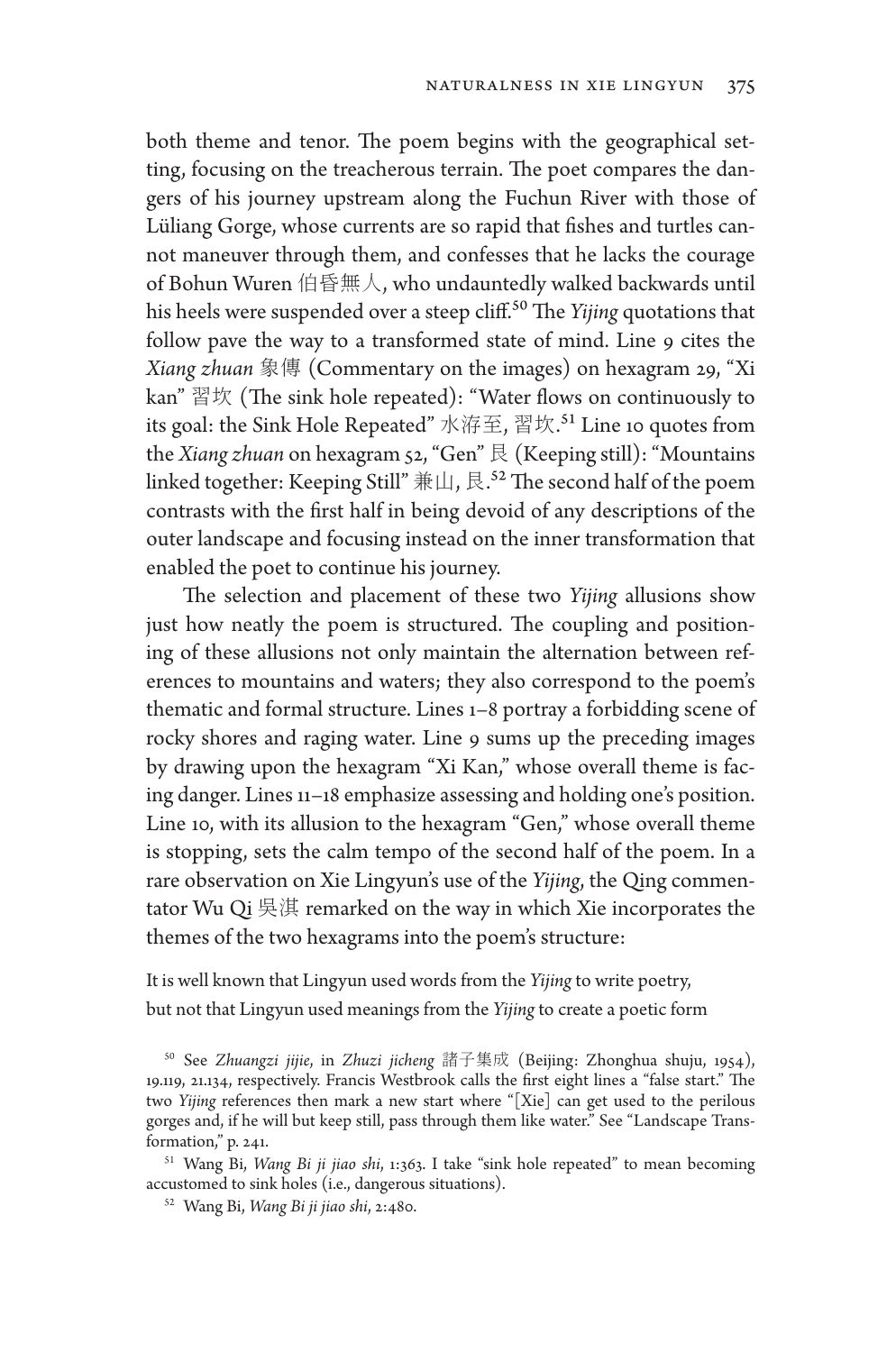(*shige* 詩格). In this poem, for instance, the situation before he crosses the Fuchun River is compared to having to proceed in the face of danger. Thus he uses the overall theme of the hexagram "Kan" in the line "This flowing water teaches one to face danger." The situation after crossing the Fuchun is compared to a point of stopping and knowing when to stop. Further, he uses the overall theme of the hexagram "Gen" in the line "These linked mountains show the value of keeping still." This is a poet who excelled in the use of the *Yijing*.53

Wu Qi carefully distinguished between incorporating the language of the *Yijing* into a poem and conscientiously applying the significations of particular hexagrams to the actual situation in such a way as to integrate the hexagrams into the poem's structure. Xie aptly draws upon different aspects of the hexagrams, such as their image and overall theme, in this poem. This thorough use of *Yijing* passages encourages ever-deepening interpretation on the part of the reader. In examining the configuration of the trigrams Kan  $\equiv$  and Gen  $\equiv$ , might we not say that Kan, with a single Yang line in the middle, represents the poet in the process of crossing the river, while Gen, with a single Yang line at the top, suggests the completion of this movement across the river and the arrival at a stopping point, which, given the trigram's association with mountains, is the mountaintop? Analyzed in terms of hexagram exegesis, the central event of the poem—braving the dangers of a turbulent river, followed by the arrival at a stopping point conducive to contemplation—is condensed into a single couplet through the use of the themes and the line configurations of Kan and Gen. This couplet thus also represents a miniaturized picture of an apparent challenge and resolution.

The interpretation of the tribulation and resolution described in the poem is by no means restricted to the literal level. The perilous scene described in the first half of the poem may be read symbolically as the dangers that beset a court official.<sup>54</sup> Xie's use of the two hexagrams not only images the physical dangers of crossing the river and the safety afforded by stopping in the mountains; it also metaphorically conveys the hazards of court life and the advantage to be gained

<sup>53</sup> Cited in *Xie Kangle shi zhu* 謝康樂詩註, ed. Huang Jie 黃節 (Taibei: Yiwen yinshuguan, 1987), p. 72.

<sup>54</sup> See Lin Wenyue, *Xie Lingyun*, p. 63; Frodsham, *Murmuring Stream*, 2:119 n. 10.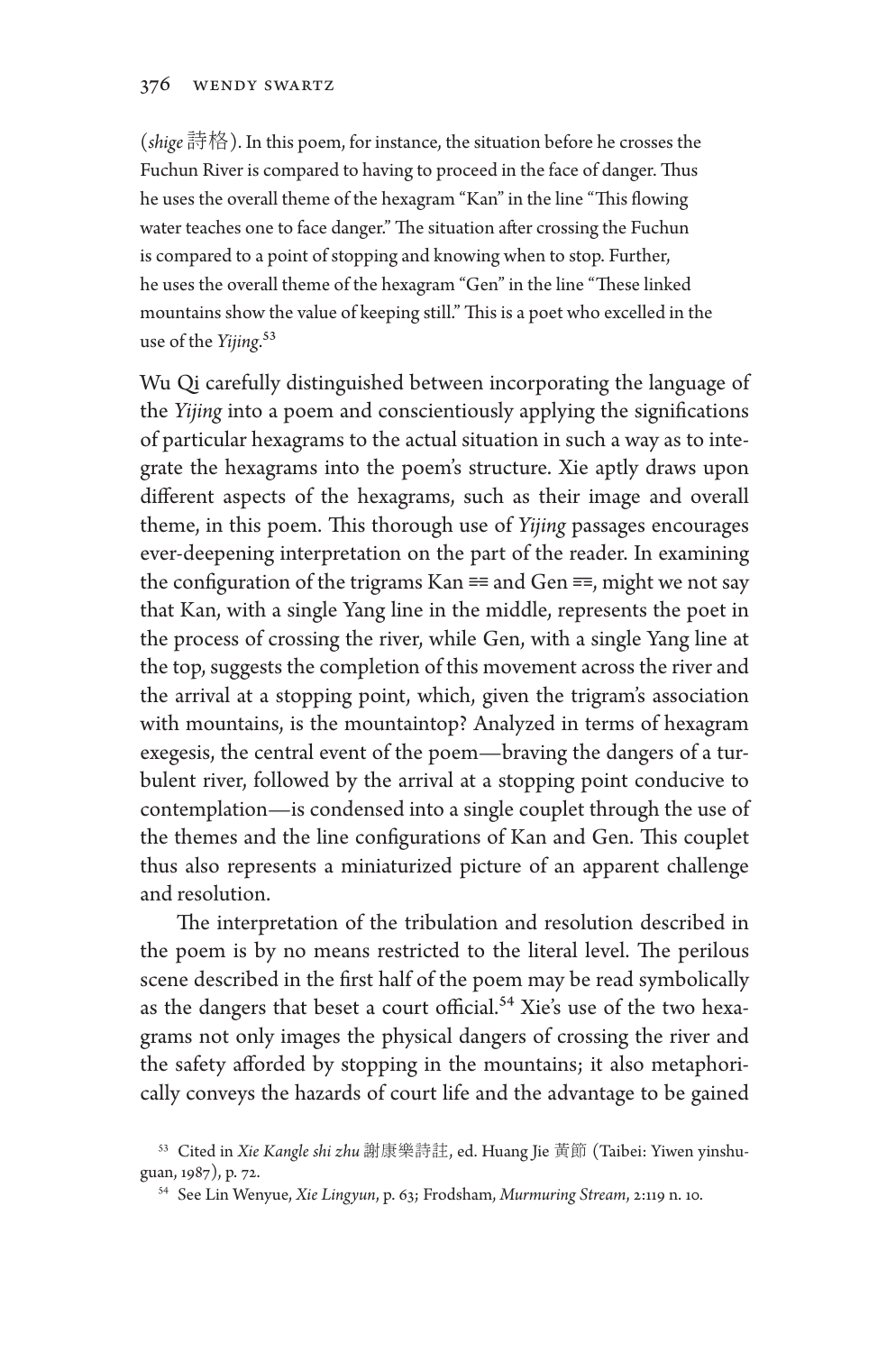with retreat. Contemplation of a signifying landscape, here mediated by the *Yijing*, yields applicable lessons. Xie, who had recently involved himself most unfavorably in the intrigues in the capital surrounding the succession issue, now recognizes the wisdom of adapting to danger and refraining from action.<sup>55</sup>

To reinforce the resolution to disengage from the world, the last line, "External things are to me merely a dragon, an inchworm," alludes to the following passage in the *Xi ci zhuan* 繫辭傳 (Commentary on the appended phrases): "The contraction of the inchworm is done in order to try to stretch itself out, and the hibernation of dragons and snakes is done in order to preserve their lives."56 The forward striving of the inchworm and the calculated stasis of the dragon each holds meaning for those driven by the pursuit of goals and advantage, but they have little interest for our poet, who is determined to withdraw from politics. Moreover, outward matters can have little consequence for the enlightened man.<sup>57</sup>

Elsewhere in Xie's writings, the poet expresses less certainty about how he is faring in his retreat from the mundane world. In his wellknown poem "Deng Chi Shang Lou" 登池上樓 (Climbing the lakeside tower), Xie Lingyun cites images from two hexagrams—the "submerged dragon" from "Qian" 乾 (Pure yang), and the wild goose from "Jian" 漸 (Gradual advance)—to discuss the issue of service versus

<sup>55</sup> *Song shu*, 43.1332.

<sup>56</sup> Wang Bi, *Wang Bi ji jiao shi*, 2:562. The original reads: 尺蠖之屈, 以求信也. 龍蛇之 蟄, 以存身也. I have used, in slightly modified form, Richard John Lynn's translation in *The Classic of Changes*, p. 81.

<sup>57</sup> My interpretation of the last line of "Fuchun Islets" is based on the annotations in Gu Shaobo, *Xie Lingyun ji jiaozhu*, p. 47; Li Yunfu 李運富, *Xie Lingyun ji* 謝靈運集 (Changsha: Yuelu shushe, 1999), p. 33; Hu Dalei 胡大雷, *Xie Lingyun Bao Zhao shi xuan* 謝靈運, 鮑照詩選 (Beijing: Zhonghua shuju, 2005), p. 12. The original context of the dragon and inchworm reference is positive, involving perfect understanding and timely application. The *Yijing* passage continues: "Perfect concepts come about by entrance into the numinous, whence one may extend their application to the utmost"; Wang Bi, *Wang Bi ji jiao shi*, 2:562; translation modified from Lynn, *The Classic of Changes*, pp. 81–82. Han Kangbo 韓康伯 (d. ca. 385), a latter-day disciple of Wang Bi, explains that "the numinous, being utterly still, does not act, but when it responds to something, that response is perfect and thoroughgoing. Thus one is able to take advantage of all the subtle secrets that underlie the world and gain unified and complete control over their applications." See Wang Bi, 2:562; translated by Lynn, in *The Classic of Changes*, pp. 81–82. As in many other passages in the *Yijing* and its commentaries, the implicit issues are proper timing, the understanding of which may lead to correct, advantageous decisions and, ultimately, mastery of a given situation. Xie Lingyun seems to be claiming that he has transcended concerns of calculation, advantage, and mastery.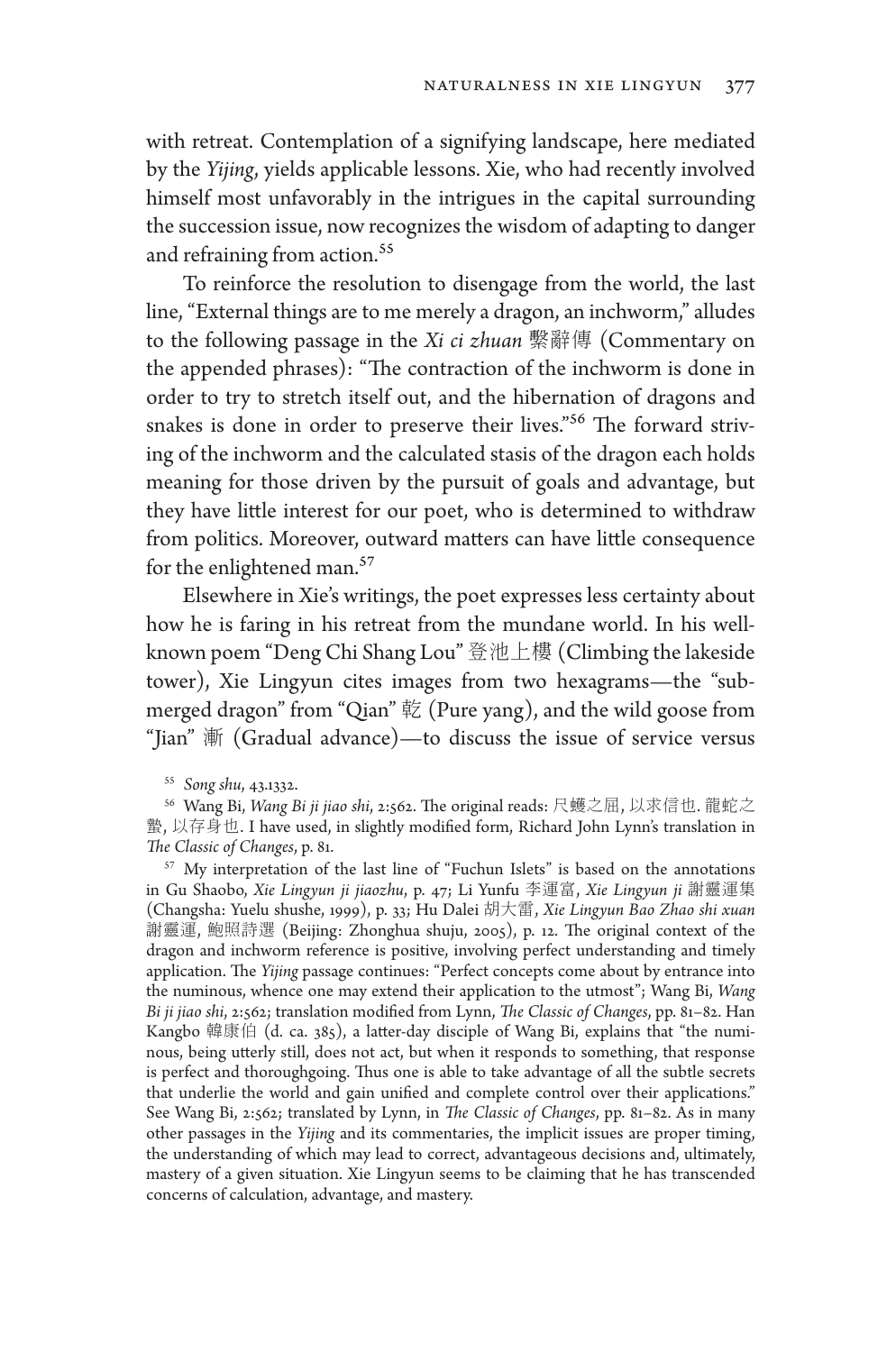retirement.<sup>58</sup> The poet acknowledges that he is neither like the "submerged dragon," a superior man who accepts seclusion for the time being, nor like the "wild goose" that rises high in such a way as does the successful man of the world. This poem displays the many wonderful tensions in the poet: he freely admits his failure in both office and retirement and candidly addresses the sense of tedium and restlessness of life in exile. Xie Lingyun has been faulted for producing contrived poems "lacking in earnestness" (*que shao zhen cheng* 缺少真誠).59 As such, he stands in diametrical opposition to Tao Yuanming, whose character and poetry have been admired as "genuine" since their earliest reception. I would argue instead that, whereas Xie's poetry lays bare his sense of uncertainty and the contradictions inherent in his position on the rival claims of ambition and withdrawal, Tao's poetry uses more concealment than Xie's, repeatedly telling his readers that he is content in his choice, not that he hopes to be. The arrangement of Xie Lingyun's landscape poems invites readers to trace not only the poet's physical movements through time and space but also a spiritual landscape whose contours contain many twists and turns.

### "Dwelling in the Mountains" under the *Yijing*'s Roof

Compared to the foregoing examples, Xie deploys *Yijing* quotations on a considerably larger scale in his monumental poetic work in the *fu* form, "Exposition on Dwelling in the Mountains," in which he uses themes from the classic to organize his argument. The preface to the work deserves close attention because it, too, contains a remarkably high concentration of *Yijing* references. Through the use of three

<sup>&</sup>lt;sup>58</sup> For a fuller discussion of the way in which Xie Lingyun uses quotations from the *Yijing* to structure this poem, see my "Pentasyllabic *Shi* Poetry," pp. 135–36. 59 See Ge Xiaoyin 葛曉音, *Badai shi shi* 八代詩史 (Xi'an: Shaanxi renmin chubanshe,

<sup>1989),</sup> pp. 197–98; Li Yan, *Xie Lingyun yanjiu*, p. 243. Li Yan adds that Xie "did not dare face his own inner world, and with great effort tried to conceal his true feelings," resulting in a "divided personality" (*fenlie de renge* 分裂的人格) that is both engaged and detached. To my mind, rather than demanding of Xie Lingyun the consistency in motivation and simplicity of personality that we would hardly seek in ourselves, it would be more fruitful to appreciate the tensions and incongruities that humanize this fascinating figure. I appreciate Paul Kroll's thoughts on the subject of our expectations of historical figures in a discussion following the delivery of his paper, "Personal Moments in Medieval Chinese Poetry" (at the Premodern China Lecture Series, Columbia University, February 19, 2009).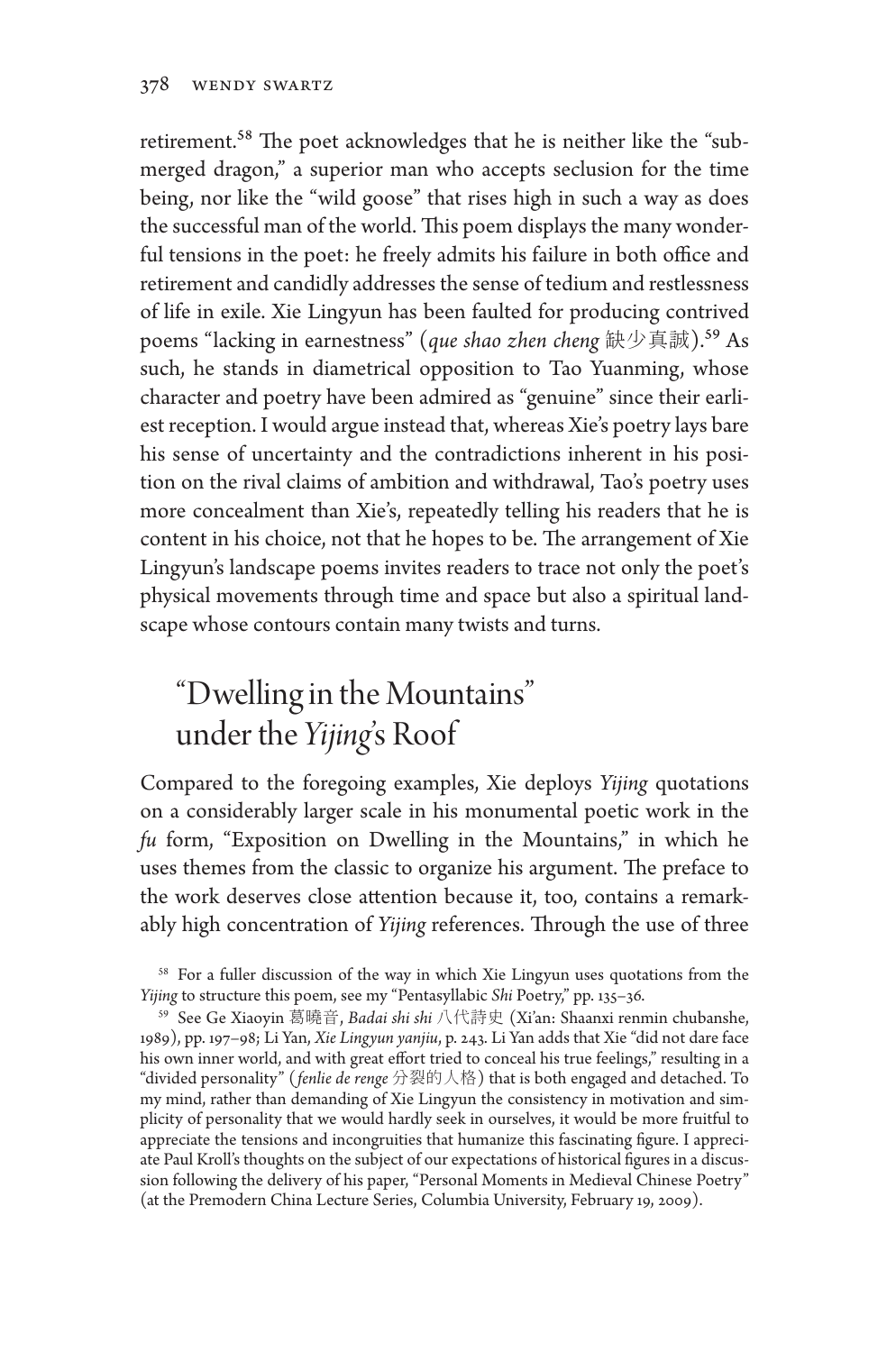citations from the classic, Xie Lingyun introduces some of the major threads in the *fu*. The preface opens thus:

In antiquity, dwelling in nests and staying in caves is called resting on a cliff. Living in the mountains under ridgepole and roof is called dwelling in the mountains. Residing in the wooded wilds is called [living in] the hills and gardens, and in the suburbs is called [living] beside the city wall.

古巢居穴處曰巖棲.棟宇居山曰山居.在林野曰丘園.在郊郭曰城傍.60

Xie begins his discourse by citing the *Yijing* to advance his case for dwelling in the mountains. On hexagram 34 "Da zhuang" 大壯 (Great strength), the *Xi ci zhuan* states the following:

In remote antiquity, people lived in caves and resided in open country. The sages of later ages had these exchanged for proper houses, putting a ridgepole at the top and rafters below for protection against the wind and the rain. They probably got the idea for this from the hexagram "Da zhuang."

上古穴居而野處, 後世聖人易之以宮室, 上棟下宇, 以待風雨, 蓋 取諸大壯.61

By invoking the theme of building from the *Yijing*, Xie Lingyun cleverly anticipates at the outset the question that will inevitably arise as the *fu* unfolds. When we read "Why should life depend on a great many supplies? The principle is to find sufficiency in a full belly"  $\pm$ 何待於多資, 理取足於滿腹, our natural response is to ask, why, then, should a recluse, who professes few desires and needs, wish to develop a mountain estate? The *Yijing* passage to which Xie alludes in the preface indicates that human habitation, under the sages' direction, had evolved along a necessary course. In like fashion, Xie seems to be suggesting that the abode of recluses has also transformed since antiquity: a recluse need no longer hide among cliffs and caves, but may live in mountain homes, hills and gardens, and even the suburbs.

<sup>60</sup> All citations from "Shanju fu" are from Gu Shaobo, *Xie Lingyun ji jiaozhu*, pp. 318–34. For a complete and annotated English translation of "Shanju fu," see Francis Westbrook, "Landscape Description in the Lyric Poetry and 'Fuh on Dwelling in the Mountains' of Shieh Ling-yunn" (Ph.D. diss., Yale University, 1973), pp. 177–337. See also Mark Elvin's rendering in his *The Retreat of the Elephants: An Environmental History of China* (New Haven: Yale University Press, 2004), pp. 338–67. David Knechtges has also translated this piece in an unpublished manuscript. 61 Wang Bi, *Wang Bi ji jiao shi*, 2:560; translation modified from Lynn, *The Classic of* 

*Changes*, p. 346.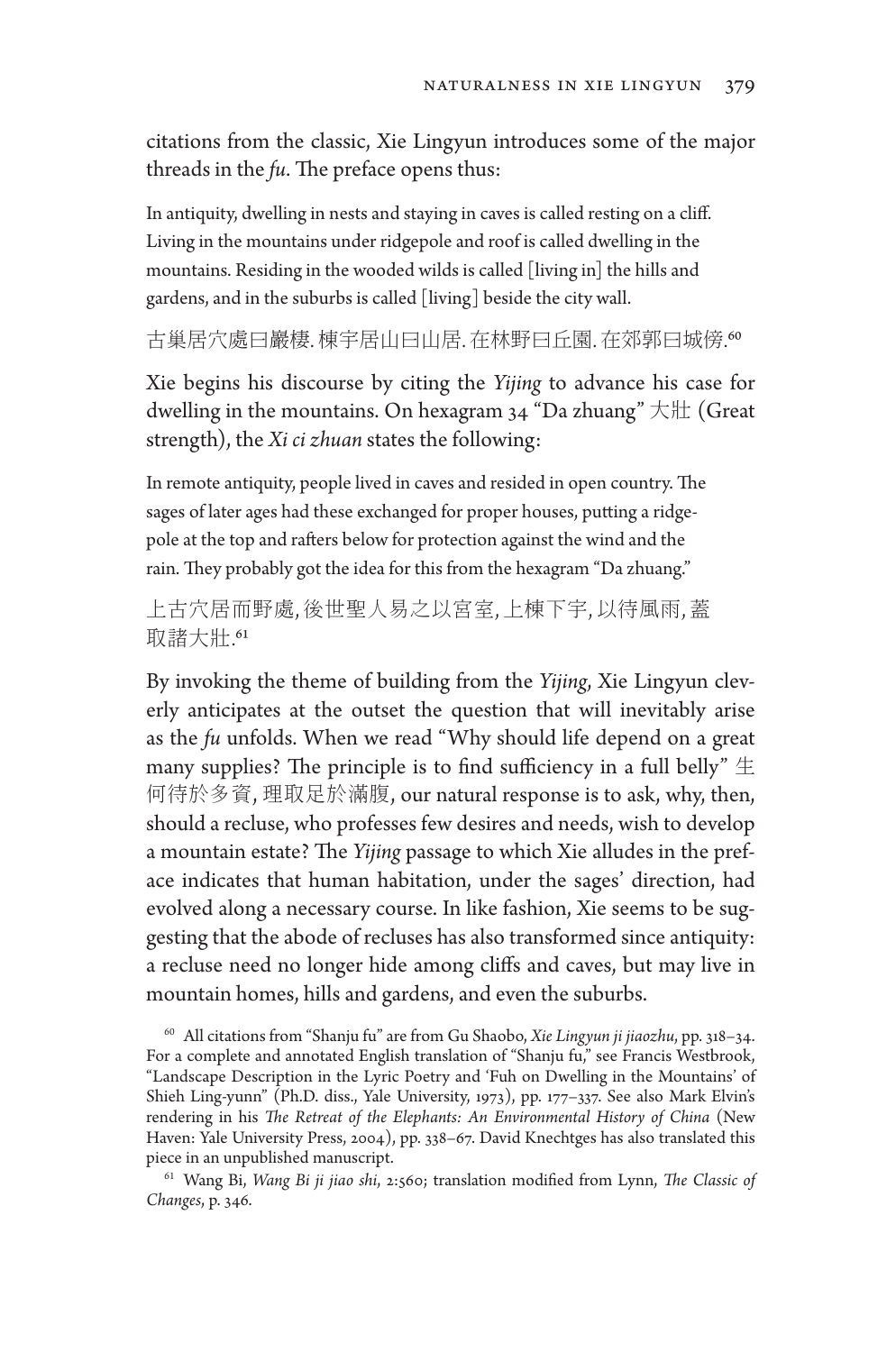Xie engages with the contemporary discourse on eremitic practices in yet another way. He raises the dichotomy between mind (*xin* 心) and phenomena (*shi* 事), thereby summoning to the fore the prevalent Jin dynasty attitude that blurs the distinction between reclusion and service. Wang Kangju 王康琚 (fourth century) aptly articulated this attitude: "Minor recluses seclude themselves in the hills and groves, / Great recluses seclude themselves in the court and marketplace"  $\sqrt{ }$ 隱隱陵藪, 大隱隱朝市.<sup>62</sup> Wang's declaration is, of course, an echo of Dongfang Shuo's 東方朔 famous defense of his own "court reclusion" (*chaoyin* 朝隱) in the time of Emperor Wu of the Han dynasty 漢武帝 (r. 141-87 B.C.E.): "Within the palace, one can avoid the world and preserve oneself. Why must one reside in the deep mountains and thatched huts?"63 Tao Yuanming would later reiterate the position that reclusion is more about state of mind than place when he portrayed himself as a recluse engaged with all aspects of rustic life:

結廬在人境 I built my hut in the midst of men, 而無車馬喧 Yet hear no clamor of horse and carriage. 問君何能爾 You ask how it can be done? 心遠地自偏 With the mind detached, place becomes remote.<sup>64</sup>

Xie Lingyun would by no means have denied the importance of one's state of mind. He explains in the preface: "In one's mind, the yellow canopy may not be different from the north bank of Fen River. In actual practice, however, dwelling in the mountains is certainly distinct from [living in] the city marketplace" 言心也, 黃屋實不殊於汾陽. 即事也, 山居良有異乎市廛. Having the proper state of mind would enable one to see no substantive difference between active governance in the palace, implied by the yellow canopy of the imperial carriage, and non-action as practiced by the sage-king Yao, who visited the Four Masters of Mount Guye to the north of the Fen River, where he is said to have forgotten about his kingdom.<sup>65</sup> Xie Lingyun changes the discourse by taking the aspect of state of mind out of the immediate equation: for Xie, what really defines reclusive life and what truly dif-

<sup>65</sup> See *Zhuangzi jijie*, in *Zhuzi jicheng*, 1.5.

<sup>62</sup> Lu Qinli 逯欽立, ed., *Xian Qin Han Wei Jin Nanbeichao shi* 先秦漢魏晉南北朝詩 (Beijing: Zhonghua shuju, 1983), 2:953.

<sup>63</sup> Lu Qinli, *Xian Qin Han Wei Jin Nanbeichao shi*, 1:101. The original reads: 殿中可以避 世全身, 何必深山之中蒿廬之下.

<sup>64</sup> Tao Yuanming, *Tao Yuanming ji jiaojian* 陶淵明集校箋, ed. Gong Bin 龔斌 (Shanghai: Shanghai guji chubanshe, 1999), p. 219.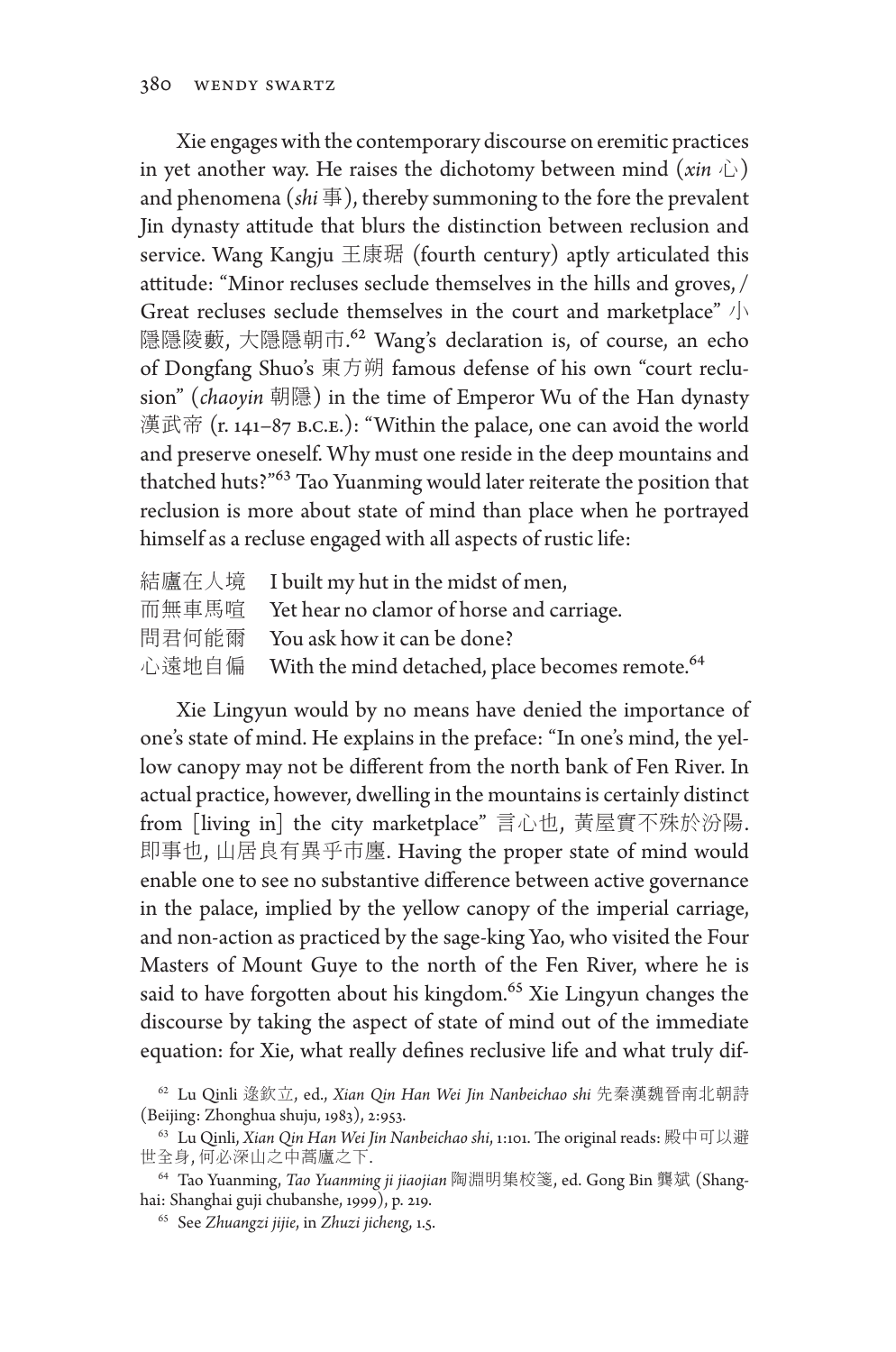ferentiates dwelling in the mountains from anywhere else are the phenomena—specifically, all the phenomena contained in *his* place, and not just any place. Indeed, the *fu* expends almost ten thousand characters to create a topography of his entire estate and to catalogue the numerous animal and vegetal varieties of life found in it.<sup>66</sup>

Part of Xie Lingyun's argument for dwelling in the mountains consists of justifying the grandeur of his particular dwelling, epitomized by a jade hall, as well as his act of adding on to it rather than paring it down. Xie relies on two *Yijing* references to link the theme of building in section 1 to that of ornamentation in section 2 of the *fu*.<sup>67</sup> "If wind and dew brought distress to the nests and caves, then [the hexagram] 'Great Strength' expelled the harmful with ridgepoles and rafters. If buildings became beautiful with precious jade, then 'Plain Ornament' distinguishes itself from the world with hillside gardens" 若夫巢穴以 風露貽患. 則大壯以棟宇袪弊. 宮室以瑤琁致美. 則白賁以丘園殊世. Xie explains in his commentary to the *fu*: "The jade hall was originally simple. Hence I say, 'Plain Ornament,' that is the top line statement." The relevant passage in the *fu* and its commentary draw upon two line statements in hexagram 22, "Bi" 賁 (Ornament):

Fifth Yin: Ornament in a hillside garden. Bundles of silk increase to great number. If one is sparing, in the end, there will be good fortune 賁于丘園, 束帛戔戔,吝,終吉.

Top Yang: Plain Ornament. No blame 白賁, 无咎.68

Xie's own annotation suggests that he sees a progression from plainness to adornment: the jade hall was originally simple. Wang Bi's

<sup>66</sup> Situating "Shanju fu" vis-à-vis the Jin-Song geographical discourse, Cheng Yü-yü persuasively argues that the comprehensive cataloguing of items that were characteristic of Han expositions and adopted by Xie Lingyun in his exposition, far from being mere generic convention, has political and economic implications. As Cheng argues, the extensive categorization in "Shanju fu" has to do with estate management and the accounting of local items. See "Bodily Movement and Geographic Categories: Xie Lingyun's 'Rhapsody on Mountain Dwelling' and the Jin-Song Discourse on Mountains and Rivers," *The American Journal of Semiotics* 23 (2007): 193–219. For another reading of this work as a source of information about estate management in the Six Dynasties, see Zhang Yihe 章 義和, "Cong Xie Lingyun 'Shanju fu' lun Liuchao zhuangyuan de jingying xingshi" 從謝 靈運《山居賦》論六朝莊園的經營形式, *Xuchang shizhuan xuebao* (Shehui kexue ban) 12.1 (1993): 10–16.

<sup>67</sup> I have followed Francis Westbrook's numbering of the sections in "Shanju fu" in his "Landscape Description in the Lyric Poetry and 'Fuh on Dwelling in the Mountains' of Shieh Ling-yunn," pp. 177–337. 68 Wang Bi, *Wang Bi ji jiaoshi*, 1:328.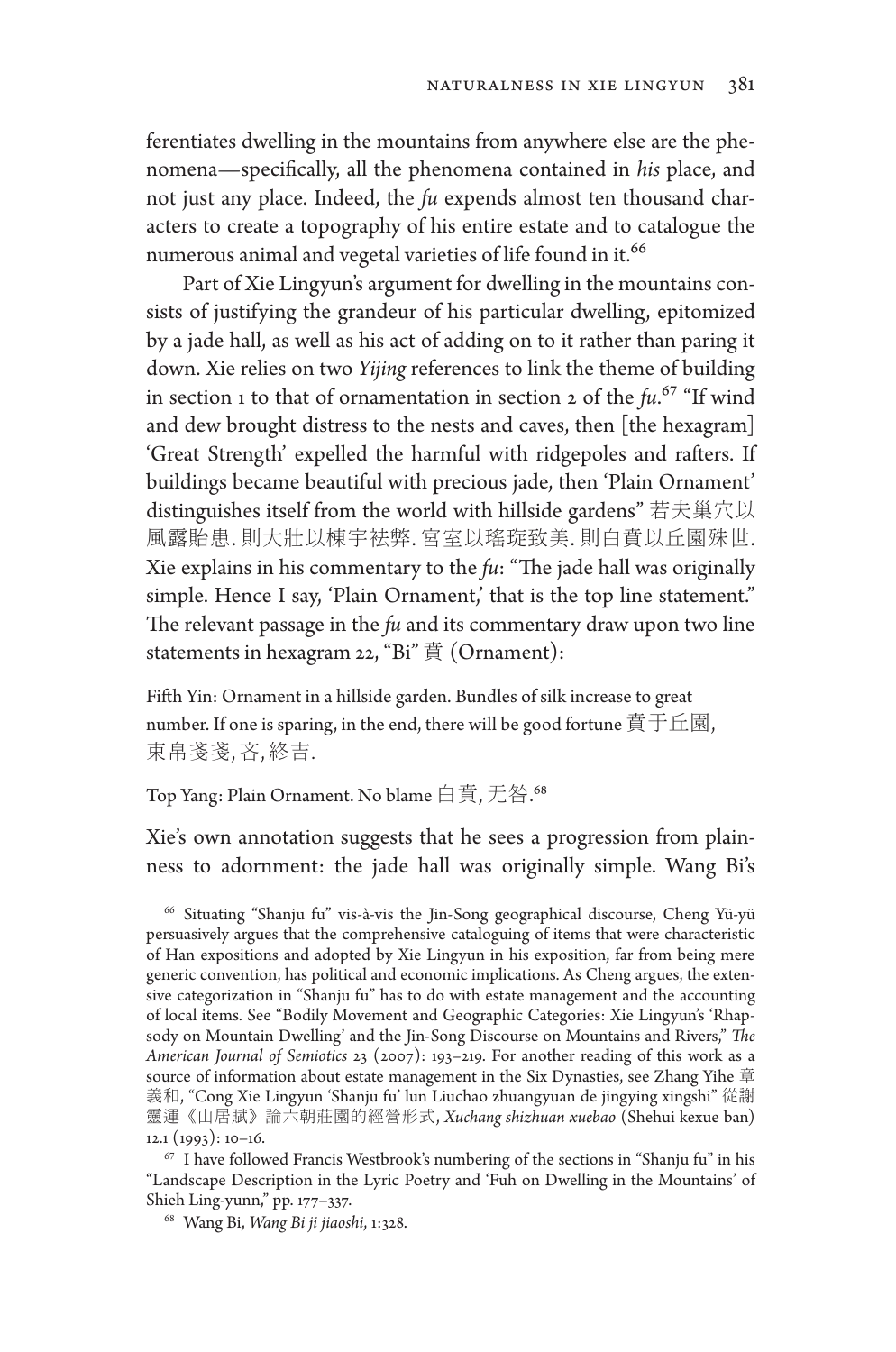commentary, which Xie Lingyun most certainly knew, explains the inevitable reversion from adornment to plainness: "When adornment reaches its limit, it reverts to the simple. . . . If one uses plainness as adornment, then there will be no sorrow caused by misfortune, for one has achieved his intent" 處飾之終, 飾終反素. . . . 以白為飾, 而無患憂, 得志者也.69 In the world of *Yijing* hermeneutics, plainness and ornament are understood to operate along the same continuum: the expenditure of the one is followed by the accumulation of the other. Crucial to Xie's purposes is the notion of using plainness as adornment, as suggested by Wang's commentary, for it allows Xie to present his whitejade hall as a materialization of the concept "plain ornament."

The building is further distinguished by its proximity to hillside gardens, whose association with lofty reclusion militates against what may be otherwise construed as blatant ostentation. Just as the hexagram "Great Strength" corrects the harshness of primitive living with ridgepoles and rafters, the hexagram "Plain Ornament" presents an alternative to the richness of ornate buildings with a white hall associated with hillside gardens. For Xie Lingyun, "Plain Ornament," which has materialized in a jade hall that is actually situated in the mountains but is textually associated with hillside gardens, expresses an ideal balance: it rejects the extremes of caves and nests on the one hand, and of the city marketplace on the other; and it avoids excesses in either adornment or rusticity. Although Xie Lingyun concedes later in the commentary to section 2 that the way of the cliffs and valleys is more profound than that of hillside gardens, he nonetheless retains the positive textual associations of hillside gardens in this passage since it advances his argument.

Xie Lingyun's exploration of the theme of plain ornament serves more than merely justifying building a jade hall: it bolsters his advocacy of mountains and rivers over parks and gardens. In section 3, after listing the names of imperial parks in earlier *fu*, such as Yunmeng 雲夢 (a hunting preserve in Chu) and Qingqiu 青丘 (a hunting preserve in Qi), he writes, "Although these were the prized parks of princes, how are they places to which one can go for timely withdrawal? Moreover, since mountains and rivers are not fully supplied, how could one discuss seeking everything together" 雖千乘之珍苑, 孰嘉遯之所遊. 且 山川之未備, 亦何議於兼求? Xie explains in his commentary: "Moun-

<sup>69</sup> Wang Bi, *Wang Bi ji jiaoshi*, 1:328.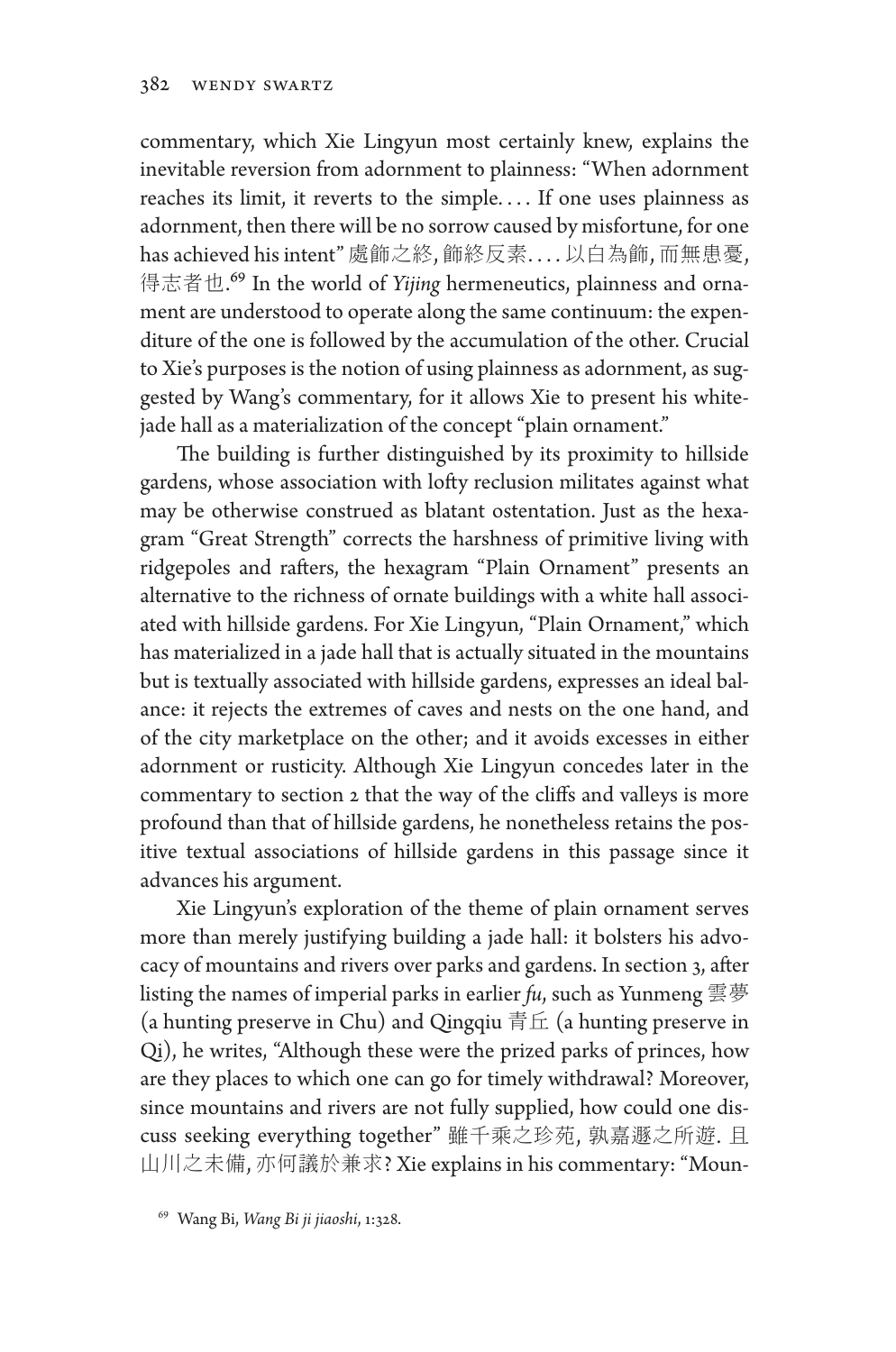tains and rivers cannot claim complete splendor; it all depends on what one encounters in the natural topography" 且山川亦不能兼 茂, 隨地勢所遇耳. He thus represents the parks and gardens as engineered, cultivated, and perfected—in effect, highly ornamented something made beautiful by man but of little use to the recluse. In contrast, he portrays mountains and rivers as natural, unadorned, and imperfect—a place that offers rest to the recluse and infinite surprises to the wanderer.

The theme of ornamentation plays an equally prominent role in Xie Lingyun's discussion of *fu* composition in the preface. As if addressing Yang Xiong's 揚雄 (53 B.C.E.–18 C.E.) famous charge against grand, epideictic *fu*, whose rhetorical excesses ultimately nullify moral suasion, Xie argues in the preface that the ideal consists in a relative balance between form and content: "Literary form must combine both [beauty and the standard] in order to achieve perfection" 文體宜兼 以成其美.70 A few lines later, he adopts a binary, adornment/simplicity (*shi*/*su* 飾/素), from Wang Bi's commentary to the hexagram "Bi" (Ornament) to express his aim to "reject adornment and adopt simplicity, insofar as it accords with my mind" 去飾取素, 儻值其心耳. Xie differentiates his own work from the *fu* of his predecessors, such as Zhang Heng 張衡  $(78-139)$  and Zuo Si 左思 (d. ca. 300), both of whom wrote expositions on capitals using "resplendent diction" (*yanci* 艷辭). From this vantage point, the "Exposition on Dwelling in the Mountains" reads like a meta-*fu*. It is deliberately situated outside the received corpus of *fu*, is distinct from and makes comments on the tradition. Xie Lingyun achieves this in part through supplying his own commentary, which he approached with a documentarian's rigor, providing details on points ranging from geography to the pronunciation of plant and animal names. To be sure, his *fu* displays itself in magnificent encyclopedic fashion, as do all respectable epideictic *fu* in the Han tradition; at the same time, it substitutes empirical experience for book knowledge and sheer imagination.

In addition to the themes of building and ornamentation, Xie Lingyun introduces an *Yijing* quotation that speaks to the relation between words and ideas (*yan yi* 言意). Representation was a topic as central to Wei and Jin philosophical discourse as it was relevant

<sup>70</sup> In *Fa yan* 法言 (Model sayings), Yang Xiong discusses beauty (*li* 麗) and [exemplifying] standards (*ze* 則) as two ideal components of *fu* composition. See *Fa yan zhu* 法言 注, ed. Han Jing 韓敬 (Beijing: Zhonghua shuju, 1992), p. 27.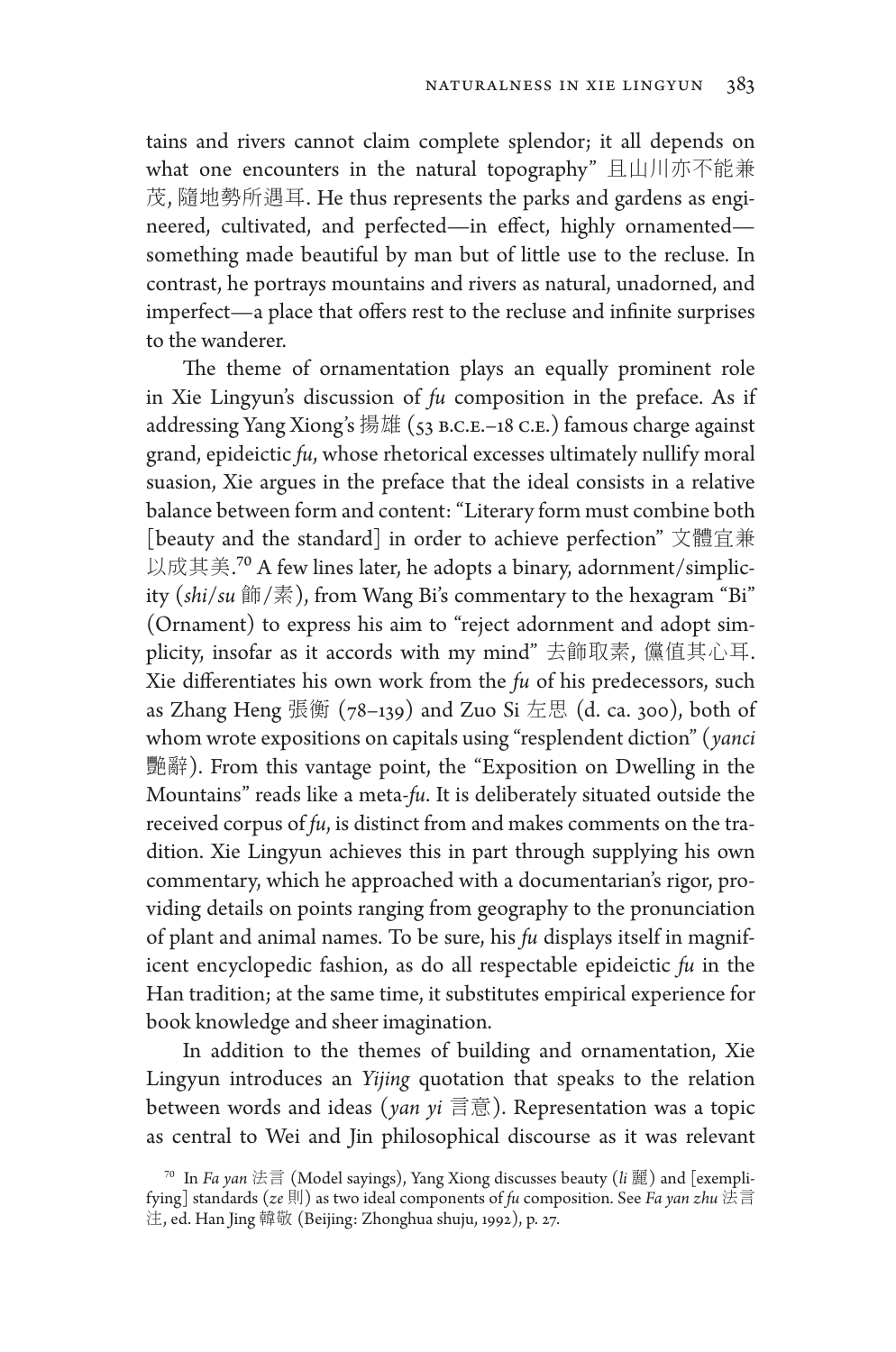to *fu* composition. Xie states in closing his preface: "Ideas truly lie beyond words, and writing does not exhaust [ideas]" 意實言表, 而書 不盡. Here he draws upon the famous passage in the *Xi ci zhuan* that describes the genesis of the *Yijing* hexagrams and their "line statements" (*yaoci* 爻辭): "The Master said: 'Writing does not exhaust words, and words do not exhaust ideas. If this is so, does this mean that the ideas of the sages cannot be discerned'" 子曰: 書不盡言, 言 不盡意. 然聖人之意, 其不可見乎? Having raised the rhetorical question, the Master then answered by asserting adequacy in the hierarchy of ideas (*yi* 意), images (*xiang* 象), and words (*yan* 言): "The sages established images in order to express their ideas exhaustively. They established the hexagrams in order to treat exhaustively the true innate tendency of things and their countertendencies to spuriousness. They attached phrases to the hexagrams in order to exhaust what they had to say" 子曰: 聖人立象以盡意, 設卦以盡情偽, 系辭焉以盡其言.71 What is interesting in the closing passage of the preface is not that Xie apologizes for the incompleteness of expression (a hyperbole that one conventionally finds in epideictic  $fu$  and a device that recurs in this  $fu$ ), but that he does not apparently draw from the influential reading of this *Yijing* passage that Wang Bi offered in his *Zhouyi lüeli* 周易略例 (General remarks on the *Changes of the Zhou*): "Images are the means to express ideas. Words are the means to explain the images. To yield up ideas completely, there is nothing better than images, and to yield up the meaning of images, there is nothing better than words."<sup>72</sup> Wang Bi also borrowed from the *Zhuangzi* the metaphors of the fish trap and rabbit snare to explain the relevant passage in the *Xi ci zhuan*: "Getting the ideas is in fact a matter of forgetting the images, and getting the images is in fact a matter of forgetting the words."73 In Wang's schema, language is reduced not only to being a mere vehicle for meaning, but to a vehicle that must eventually be discarded if one is to grasp the ideas.

However, the *fu* poet, for whom delivery is an integral part of the message, cannot accept in its entirety this attitude toward language. Words as traces or markings may not encompass ideas and things in their totality, but they remain a privileged and enchanting portal to those ideas and things. Hence the possibility of a future "appreciation" remains in the last lines of the preface, as Xie affirms: "The traces I left

<sup>71</sup> Wang Bi, *Wang Bi ji jiaoshi*, 2:554, translated by Lynn, *The Classic of Changes*, p. 67.

<sup>72</sup> Wang Bi, *Wang Bi ji jiaoshi*, 2:609, translated by Lynn, *The Classic of Changes*, p. 31.

<sup>73</sup> Wang Bi, *Wang Bi ji jiaoshi*, 2:609, translated by Lynn, *The Classic of Changes*, p. 32.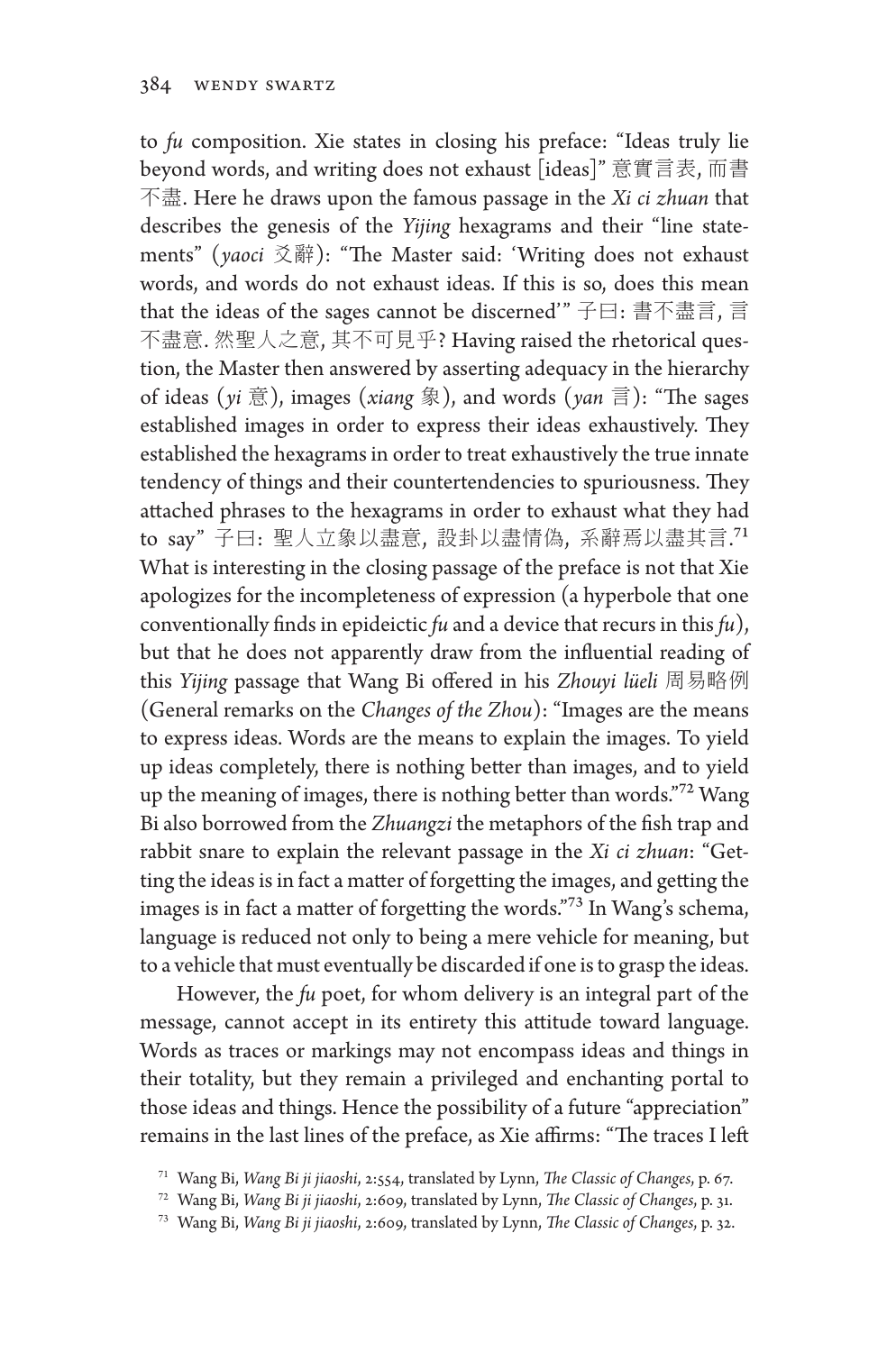and the ideas I sought shall be entrusted to one who will appreciate them" 遺迹索意, 託之有賞. A significant contingent of these traces and ideas is organized and represented through themes drawn from the *Yijing*. The themes of building, ornamentation, and representation introduced at the beginning of the *fu* find resonances throughout the work in the descriptions of Xie's expansion of the estate and his dazzling, seemingly exhaustive catalogues of plants and animals, as well as his periodic apology for not being able to provide a complete representation of the various phenomena in his mountain dwelling.

In sum, the world of the *Yijing* contains a representational, structural, and hermeneutical order that is ostensibly patterned on an understanding of the natural order. The sixty-four hexagrams representing the major situations in life are built of layers of images and attached explanations. The system inherent in the *Yijing* for decoding the world's manifestations and for building these manifestations into a cohesive structure of meaning was arguably appealing to Xie Lingyun who, like his contemporaries, saw nature's mysterious workings as the embodiment of life's truths, the mastery of which depended on the ability to understand and see order in natural phenomena.

The recurrent structural pattern in Xie's landscape poems, in which the description of a scene is followed by introspective meditation, has been called "formulaic," "static," and "mechanical" by some critics; others have criticized his use of philosophy to elucidate his sentiments as the origin of the "tediously long" (*rongchang* 冗長) structure of his poems.74 As in Gu Shaobo's assessment, readers have presented these perceived flaws as impediments to the natural flow of his poems. One prominent scholar has gone so far as to fault Xie for failing to integrate scene and sentiment (which is surely an anachronistic demand inspired by Tang poetic thought). She traced the source of the "problem of being split into two branches" (having a scene description,

<sup>74</sup> In *Tao Qian and the Chinese Poetic Tradition*, Charles Kwong opines that this "formulaic" and "static" pattern, in combination with crafted and syntactically packed couplets and structural fragmentation, results in the "jamming" of the flow of lyricism (pp. 128– 32). Kwong further argues that "no mechanical structure can adequately capture the flowing vitality of Nature or lead to the spiritual oneness, simplicity, and freedom he [Xie] so passionately wants." In contrast, Tao Yuanming's "personal and direct voice" and "lucid style" are more conducive to this flowing vitality: "It is to Tao's credit as a nature poet that the 'patching traces' and 'chisel marks' of word-sculpturing common in his age—obscure vocabulary, jagged syntax, obtrusive allusions (especially philosophical jargon), mechanical parallelisms—are absent in his writings" (p. 156). For a similar reading of Xie Lingyun, see Li Yan, *Xie Lingyun yanjiu*, p. 243.